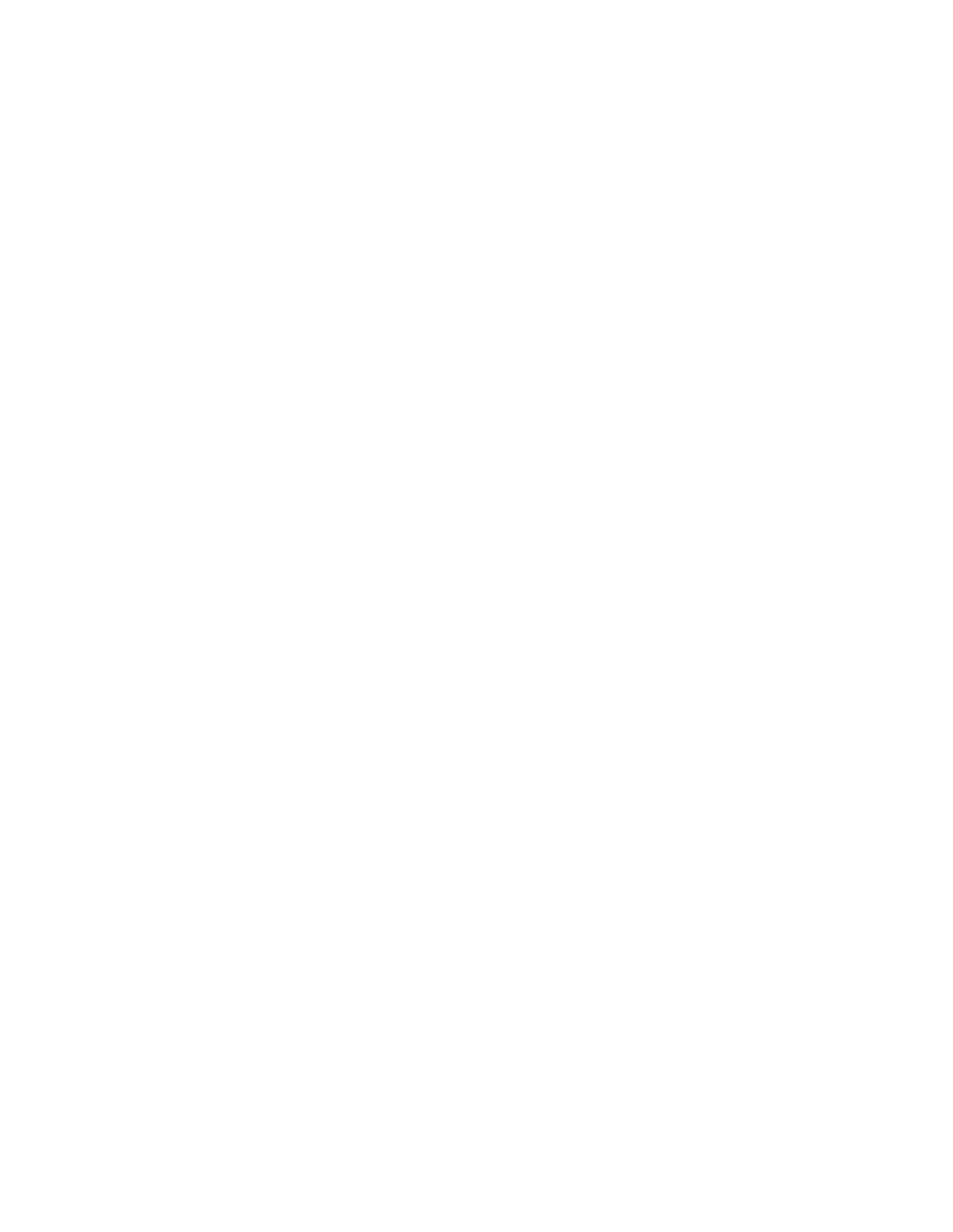# **Table of Contents**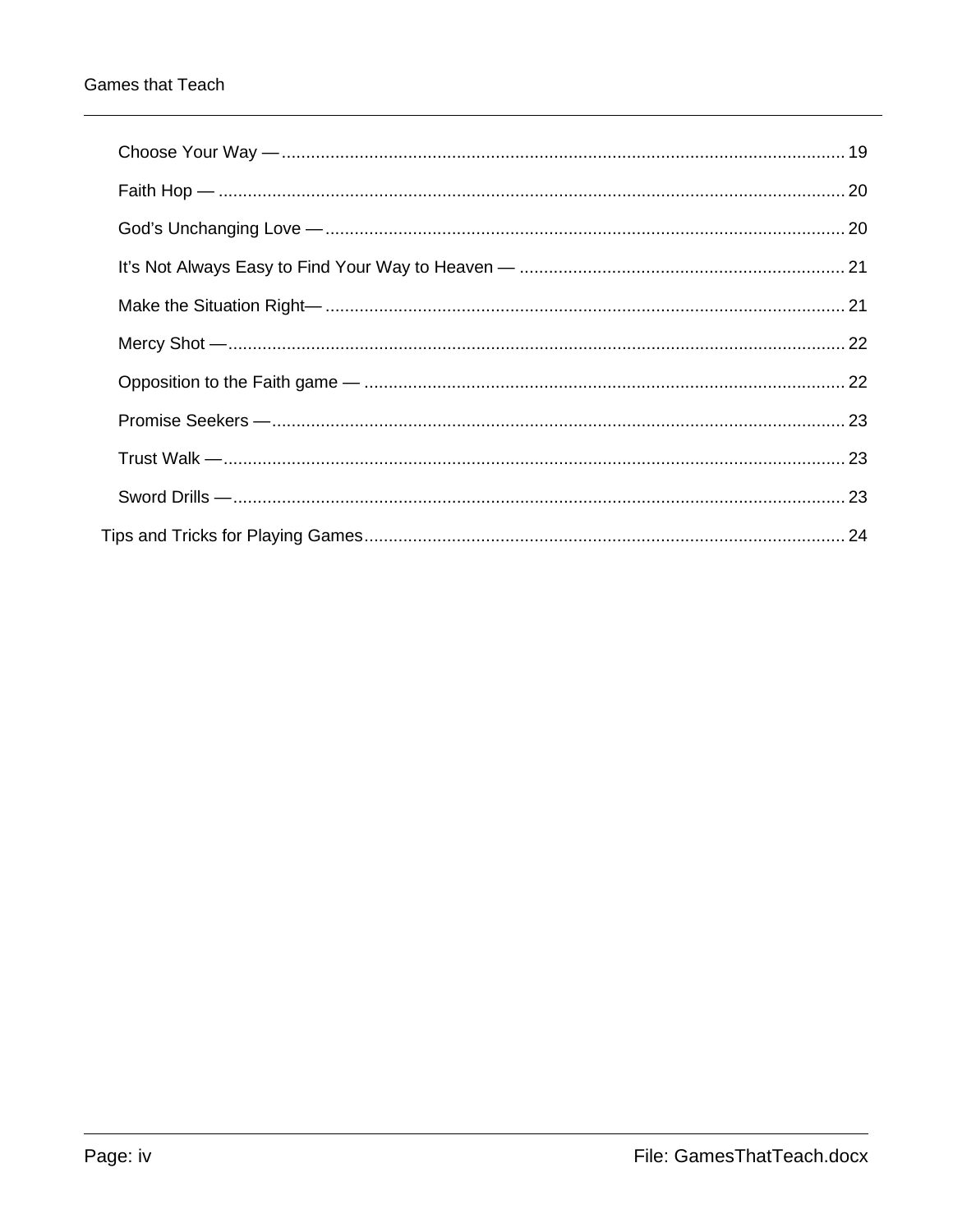# <span id="page-6-0"></span>**Games That Teach**

The Bible lesson is the central focal point of the morning's activity. To make sure the kids remember what we teach, all classroom activities – worship, the memory verse, craft, or game – should reinforce the main Bible lesson concept.

Games are a great way to review knowledge and learn social skills, such as sportsmanship and team play. Games also teach vocabulary, as well as clarify values, attitudes, and character. There are three basic types of games: Lesson Review games, Verse Memorization games, and games that teach Biblical principles.

# <span id="page-6-1"></span>**Lesson Review Games**

Review games add zest to the class while reinforcing the main thrust of the Bible Lesson. With a set of lesson review questions, you can make a game out of any challenge, such as a bean bag or ball toss.

All of us know that children have different mental and physical skills. It's good to vary games according to these skills to allow each child to feel good about his accomplishments during the game time. For example, a child who is not well coordinated will withdraw or become discouraged if all the games center on physical challenges or abilities. The opposite is also true. A child who does not do as well with recitation and memory challenges will be uneasy if the games always focus on answering questions. By varying the type of participation required in a game, each child will be able to play games

that fit his abilities and encourage him to feel good about himself and his experience at church. For example, let's say the challenge is to use a foam bow and arrow to hit a balloon. One week you may have the children answer a question correctly to receive a point and the opportunity to try to hit the balloon with the bow and arrow for a bonus point. The next week you may have each child who hits the balloon get a point and then the opportunity to answer a question for the bonus point.

Here are some ideas on how to keep the learning spirit alive in your students using Review Games:

# <span id="page-6-2"></span>*Ask-It-Basket —*

Write the review questions on separate pieces of paper. Wad them up into balls and put them in a decorated basket. Ask each child to choose a question to answer.

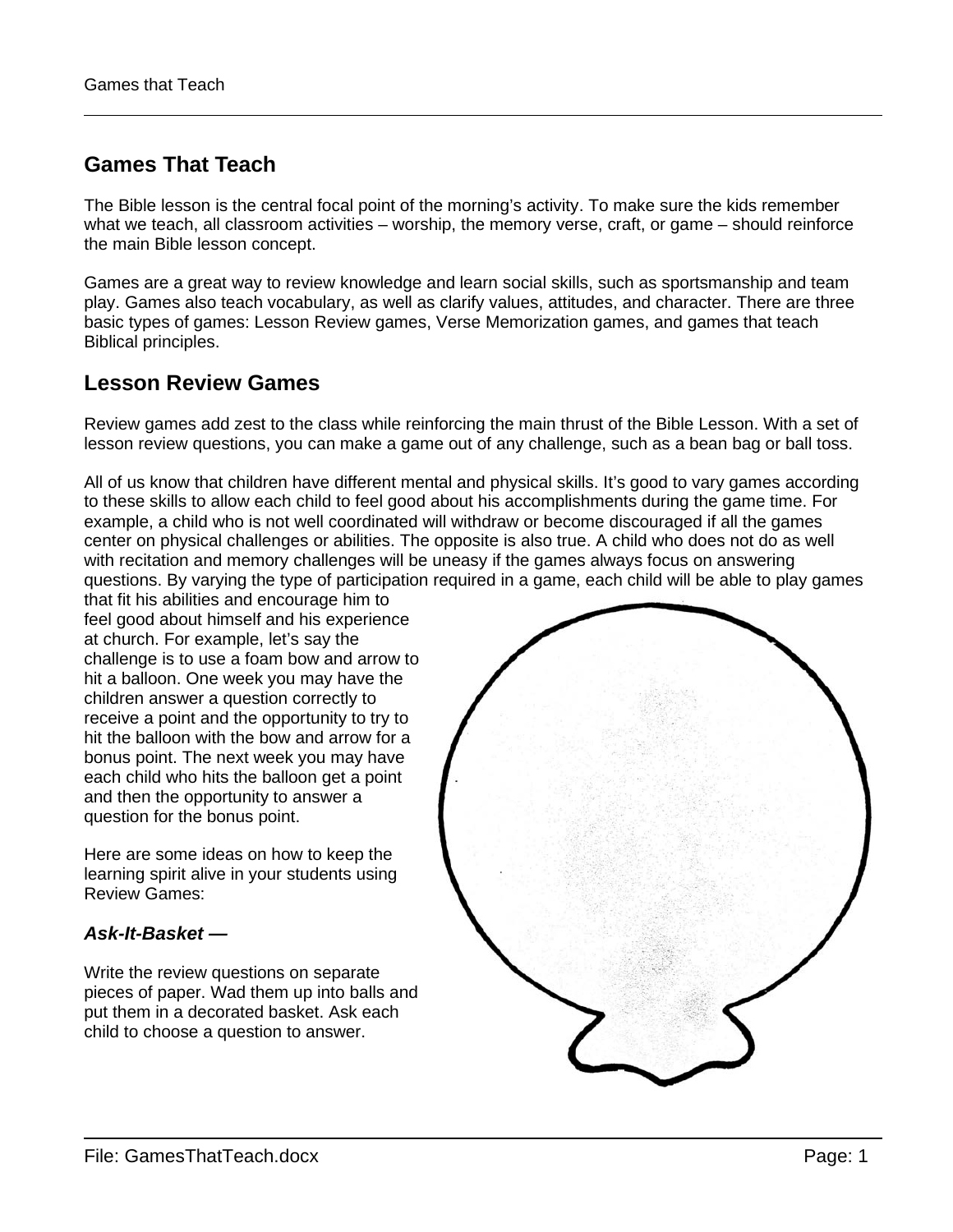# <span id="page-7-0"></span>*Balloon Game —*

Make 12 balloons from different colors of felt. Place point values on the back of each piece (100, 300, 400, etc.) Divide the class into two teams. For a correctly answered review question, the team may choose a balloon. The number on the back is credited to that team. The team with the most points wins.

## <span id="page-7-1"></span>*Bible Baseball #1 —*

#### **PREPARATION:**

- 1. Draw and label a target on a large sheet of paper (see sketch). Make sure it is large enough for students to hit easily.
- 2. Mark a baseball diamond in the room: Home Plate, First Base, Second Base, and Third Base.

#### **PROCEDURE:**

- 1. Divide class into two teams.
- 2. First child "up" answers a Review Question and then throws a coin or a bean bag onto the target.
- 3. If the child gets an "out" he goes to the end of the line, otherwise the child moves around to the appropriate place: first base for a single, second base for a double, third base for a triple, all the way



around and back to home plate for a home run.

- 4. If a student missed the target completely, he or she may have another chance to throw.
- 5. After a team has three outs, the other team is "up to bat."

#### <span id="page-7-2"></span>*Bible Baseball #2 —*

Students answer review questions, roll a die, and make their way around the bases to earn points for their team.

Using masking tape, setup three bases and home plate in a diamond shape; mark the pitcher's mound in the middle.

Have one team line up at home plate while the other team waits in their chairs or stand on the sideline.

The student at bat will roll the die to determine the "hit" based on the following (write on board for everyone to see):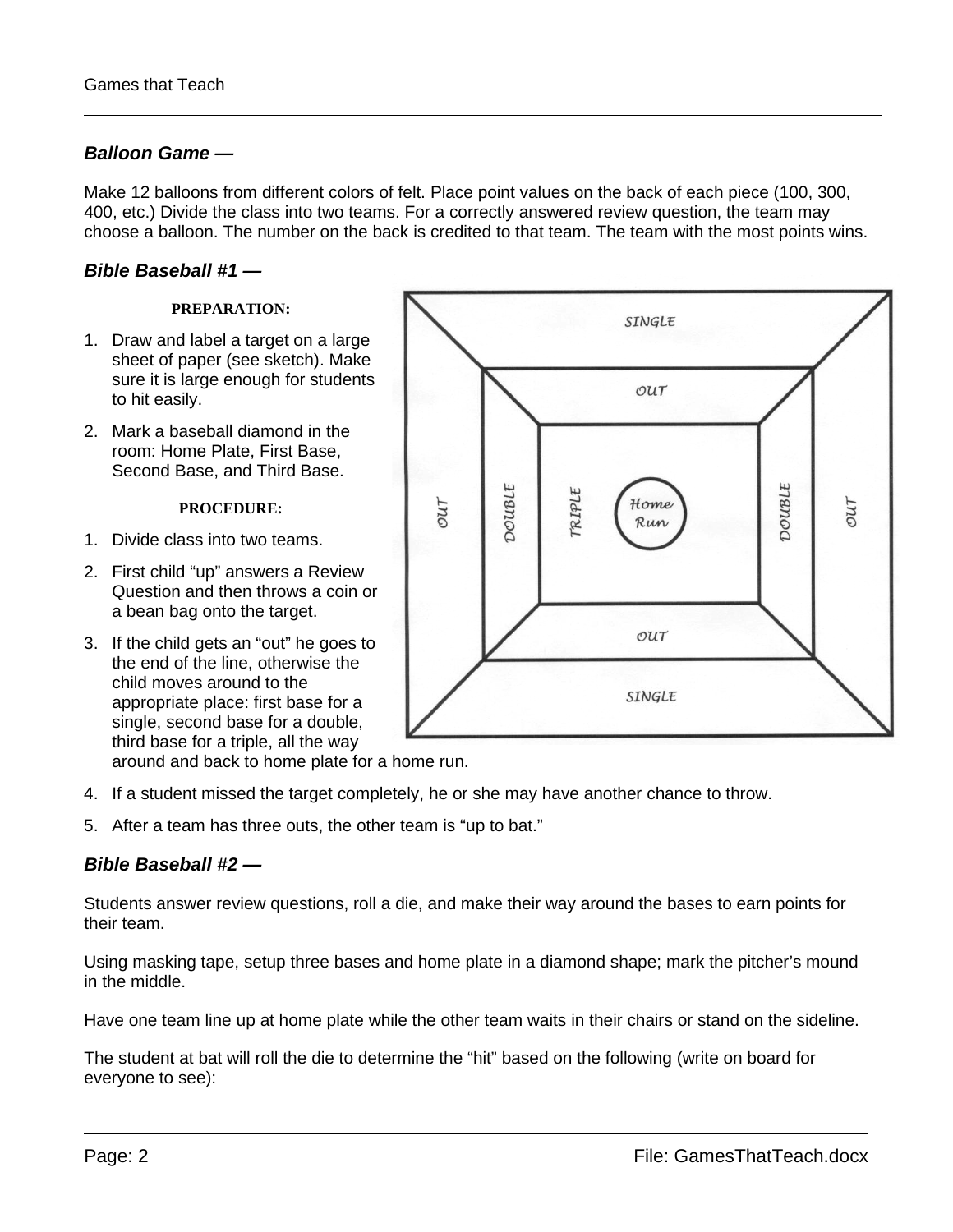- $1 = \text{single}$
- $2 =$  double
- $3$  = triple
- $4 =$  home run
- $5 =$  walk
- $6 =$  foul ball

A "walk" means he can go to first base without answering a question. A "foul ball" means he can roll again. Three foul balls in a row is a strike!

Once the hit is determined (#1-4), teacher ask a review question from the pitcher's mound. If the student answers correctly, he can advance around the bases according to his roll. If he answers incorrectly, it is a strike for his team, and he goes to the back of the line. After three strikes, a team is out. Unless they strike out, allow all team members to come to bat once and then switch teams at bat.

Remember that the hits will move any team members already on base. Each time a student scores a run for the team they get a point.

Keep track of strikes and runs for each team. Play for a set number of innings or as time permits.

# <span id="page-8-0"></span>*Battle of Knowledge —*

**Materials**: Masking tape, bean bag,

Procedure:

- 1. Cut out 8 red circles and eight black circles.
- 2. Write 16 Review questions.
- 3. Create a sixteen-sectioned grid on the floor with the masking tape, four sections wide and four sections deep.

|   | O | $\circ$ |
|---|---|---------|
| Ο | O | O       |
|   | O | O       |
|   |   | O       |

- 4. Divide the class into two teams the Reds and the Blacks
- 5. To win the game, your team must get four circles in a row. Taking turns each team throws the bean bag into an unoccupied square. If the team answers a Review Question correctly, they get to put one of their circles in that square. If the team answers incorrectly, the other team gets a chance to answer the same question. If the other team answers correctly, they get to put one of their circles in the square. Once a circle Is in a square it cannot be removed.
- 6. Teams can work together to answer the question, but each team member must take a turn throwing the bean bag.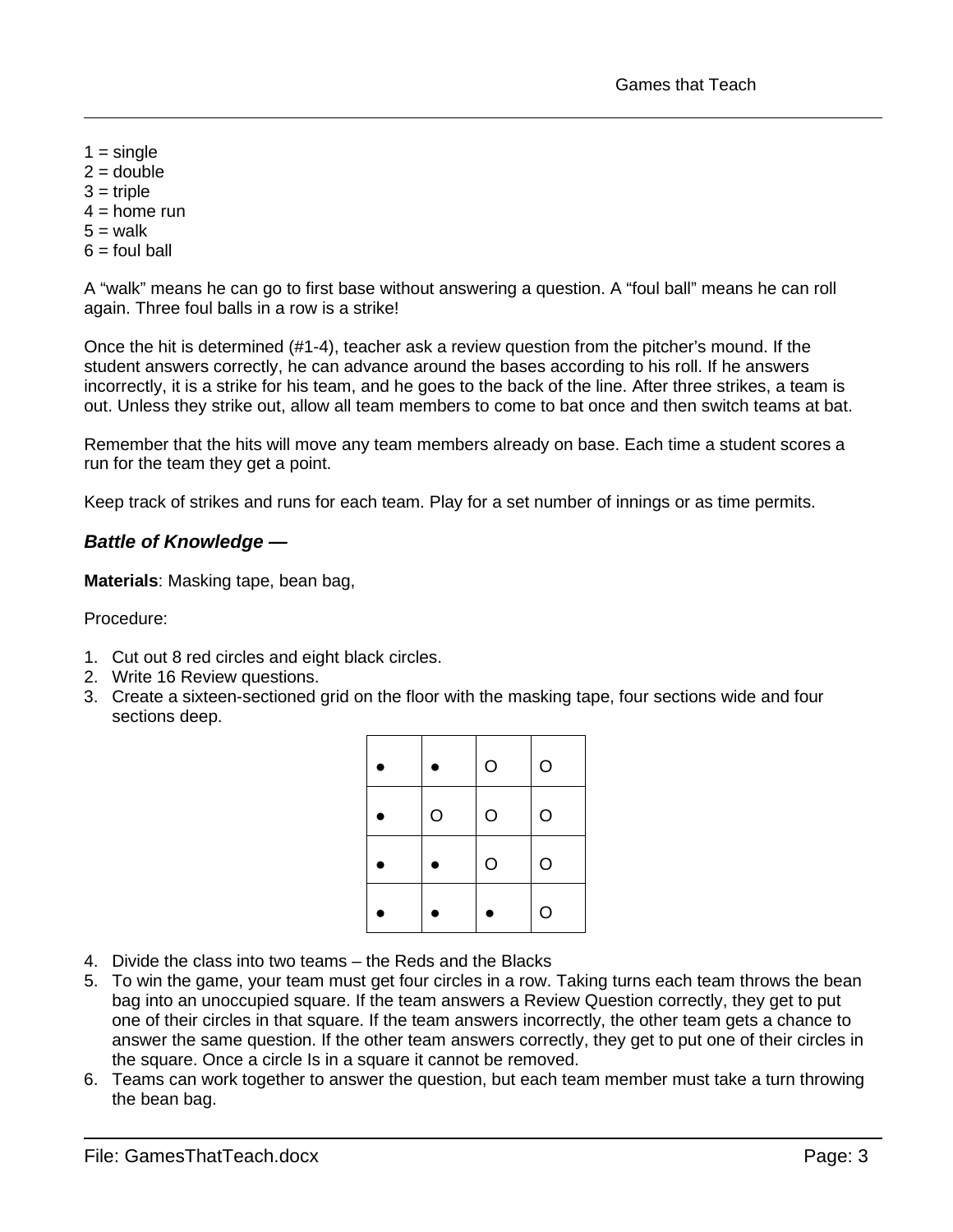If neither team gets four in a row the game is a draw.

### <span id="page-9-0"></span>*Basket Ball —*

For every right answer, the child gets three shots at basketball. Each basket is worth 200 points.

## <span id="page-9-1"></span>*Big Question Mark —*

Make a huge question mark with little slits. In the slits place small coin-shaped pieces that have point values on them. For every correct answer, the team gets to choose a piece for points. Zonk! Means none.

## <span id="page-9-2"></span>*Bowling —*

Spray-paint 10 2-liter-sized, plastic soda bottles. Set them up like bowling pins. Have each child take a turn, using a rubber ball. For a correct answer to a review question, a child gets an opportunity to bowl. The child or team gets a point for every pin knocked down.

## <span id="page-9-3"></span>*Concentration —*

Make two sets of cards with words or pictures that reinforce your lesson objectives. For a correctly answered question, the child may turn two cards over to see if they match.

*Variation*: match attributes of God, Armor of God pieces, Beatitudes, etc. Team with the most matches wins.

*Heaven Concentration*: Prepare 16 identical white clouds for the flannel board or tacky board. On the back, write one of the following messages; use each message twice:

- God is powerful
- No more death
- No crying there
- A city of pure gold
- No night there
- No pain there
- A river clear as crystal
- 12 Gates, each one pearl

# <span id="page-9-4"></span>*Draw Dice —*

Teams will answer review questions and roll a die to complete a simple drawing to win.



For a correctly answered question, teammate rolls one die, to determine what part of the body they can draw on the white board. First team that finishes their mouse wins.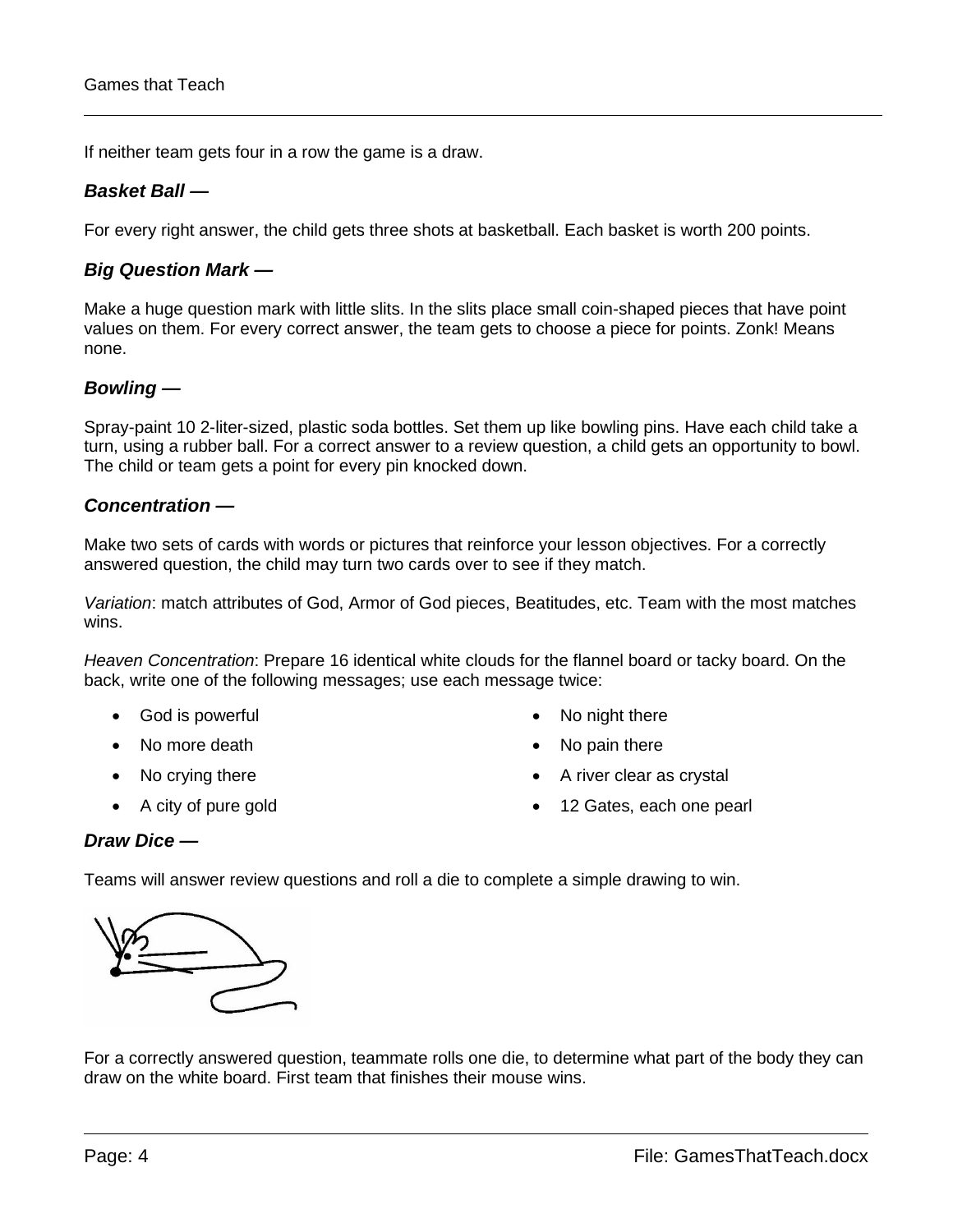To begin drawing their mouse, each team must wait until they roll a six. Then they can draw other body parts according to these numbers (write on board for everyone to see):

- $6 = body$
- $5 = nose$
- $4 =$  whiskers
- $3 = e$  ves
- $2 = ears$
- $1 = \text{tail}$

# <span id="page-10-0"></span>*Dodge the Question —*

Divide the children into two groups. Have one group form a large circle and instruct the other group to stand inside the circle. Give the outside circle a nerf ball. Then tell the children inside the circle to dodge the ball. If a child is hit, he must answer one of the review questions and then join the other circle. Play continues in this manner. Groups exchange places when the last child has been hit; winners are those last to be hit.

# <span id="page-10-1"></span>*Fishers of Men Game —*

- 1. Cut out pictures of men, women and children from magazines.
- 2. Glue a small paper clip to the back of each.
- 3. Write a number on the back to correspond with the number of the question.
- 4. Tie a magnet to a piece of string; tie the string to a twig or small branch.
- 5. Put the questions in a bucket or similar size object (not metal).
- 6. Each child comes up one at a time and "fishes". If more than one "fish" is caught, they decide which one they want and throw the others back in the bucket.
- 7. Ask questions that correspond with the number on the back of the "fish".
- 8. Give prizes or team points for right answers.

# <span id="page-10-2"></span>*Foil Ball —*

**Materials**: Bibles, music, aluminum foil, one marble.

**Preparation**: Make several small balls from pieces of foil. Hide a marble in the center of one foil ball.

Procedures:

Lead students in a tossing game. Divide class into two groups. Groups line up facing each other, leaving about 3 feet between the two lines.

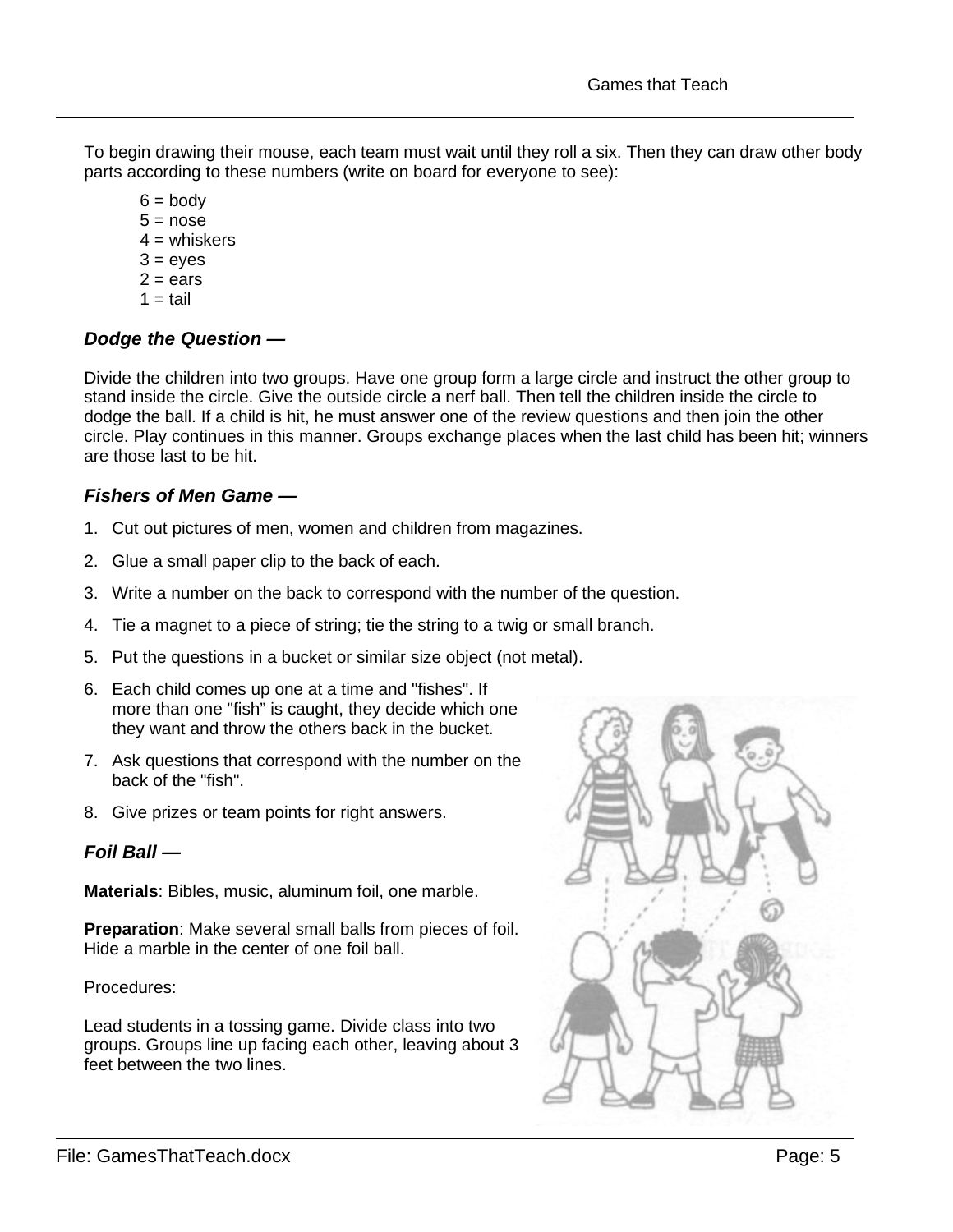Using the foil ball with the marble in it, students toss the ball down the lines in a zigzag pattern. When the balls get to the end of the line, the last student in each line runs to the front of his or her line and then tosses the ball to the student across from him or her. Practice a few rounds so that students get used to tossing and catching the ball in the correct pattern.

Play music while students play the game again. Add the additional balls you prepared so that students are tossing three or four balls down the line at the same time. After a few moments, stop the music. Students unwrap the foil balls they are holding. Student holding the ball containing the marble answers one of the discussion questions below. Rewrap foil balls and play additional rounds as time allows.

# <span id="page-11-0"></span>*Good Fruit Bad Fruit —*

Cut 12 apples from red felt. On the back of each of six apples, print good attributes: Self-control, faith, generosity, humility, thankfulness, patience. On the back of the other six, draw a big worm. On the worm print one of these bad attitudes: anger, fear, selfishness, pride, complaining, impatience.

Divide your group into two teams. Put apples on flannel board. When team one answers a review question, let them choose an apple. See if it is a good or bad fruit. Then give team two a turn. See which team can collect the most good apples.

# <span id="page-11-1"></span>*Human Foosball —*

**Materials**: Chairs, masking tape, ball.

**Preparation**: Arrange chairs as shown in sketch, making sure there is one chair for each student. Use making tape to mark goal lines at both ends of the playing area.



#### **Procedure**:

Students sit in chairs, facing the direction shown in sketch. Students facing the same direction are on the same team. Drop a ball in the middle of the chairs. While remaining in chairs and without using their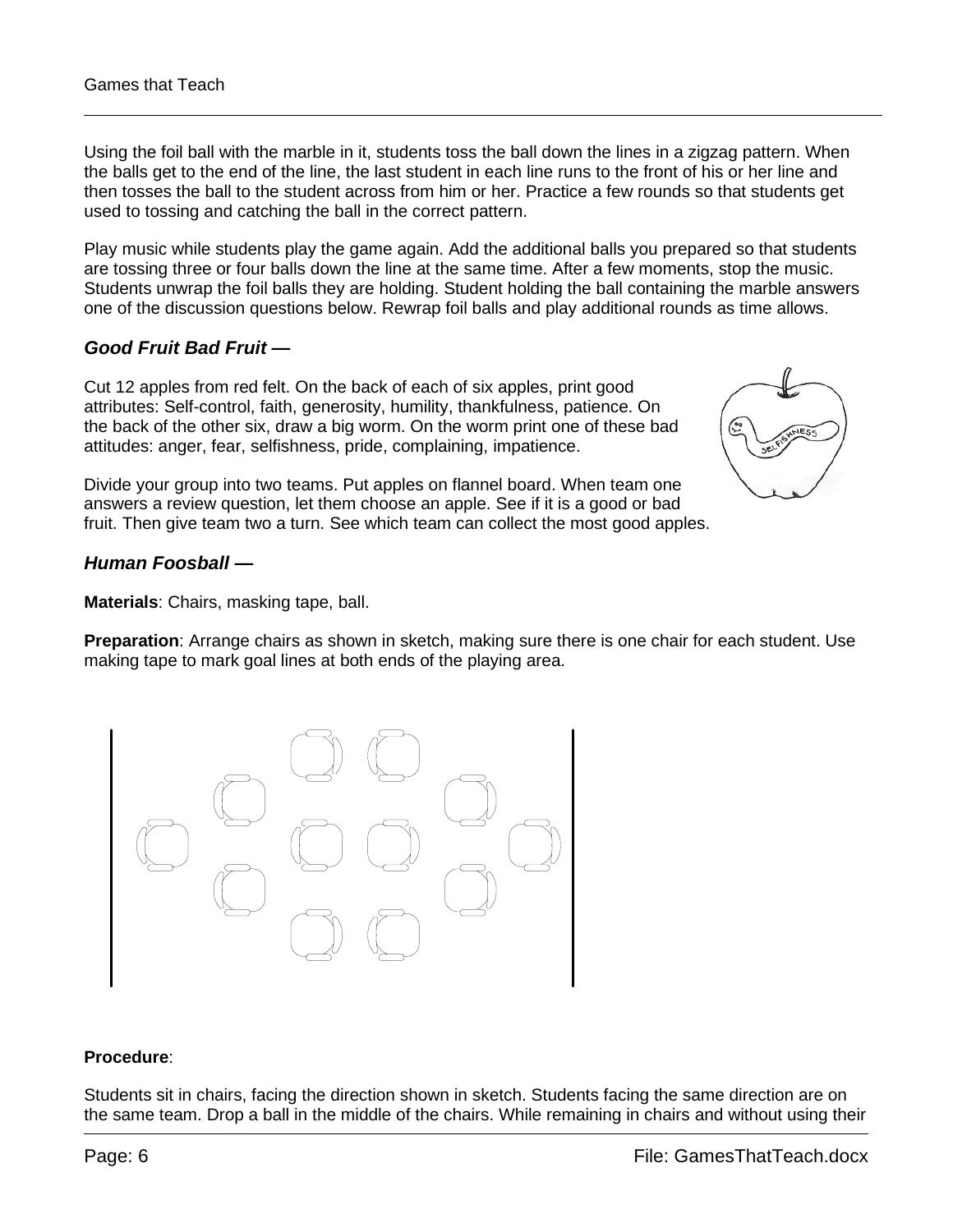hands, students "pass" the ball (using feet only) in the same direction they are facing. To score a goal, the ball must be passed by at least two people on that team before crossing the goal line. First team to score a goal answers a review question.

## *Ice Cream Cones —*

review question, the team may add one flavor on their cone. The team with the most "scoops" on their cone wins.

# <span id="page-12-1"></span>*Longest String —*

Cut yarn into 12 different lengths and put each piece through a cup of an egg carton with only a short end showing on the bottom. For a correctly answered review question, the child gets to pull a string of yarn. The child with the longest string is the winner. For variety, cut another yarn the exact

<span id="page-12-0"></span>

length of one of the pieces in the egg carton, and put it in your pocket. The winner would be the one who pulls out the string of yarn the same length as yours.

# <span id="page-12-2"></span>*Key Word Match*

#### Preparation:

- 1. Make two sets of key words from the lesson on large squares of colored construction paper.
- 2. Tape the squares face down on the white board.

#### Play:

Form the children into two teams. The first player from the first team turns over two cards. If the cards match, the child (with the help of his team) must tell why that key word is significant in the context of the lesson. If the answer is correct, they get to keep the matched set. If the answer is incorrect, then the other team has an opportunity to explain why that word is important to the story. If they get a right answer, they get the matched set. Whichever team has the most matched sets at the end is the winning team. Let the winning team squirt the other team with silly string or bombard them with marshmallows.

# <span id="page-12-3"></span>*Memory Toss —*

Before class, roll six sheets of colored paper into cone shapes. Tape each cone securely and trim it around the top edge. Write a number from 1 to 3 on the front of each cone. Write 1 on three cones, 2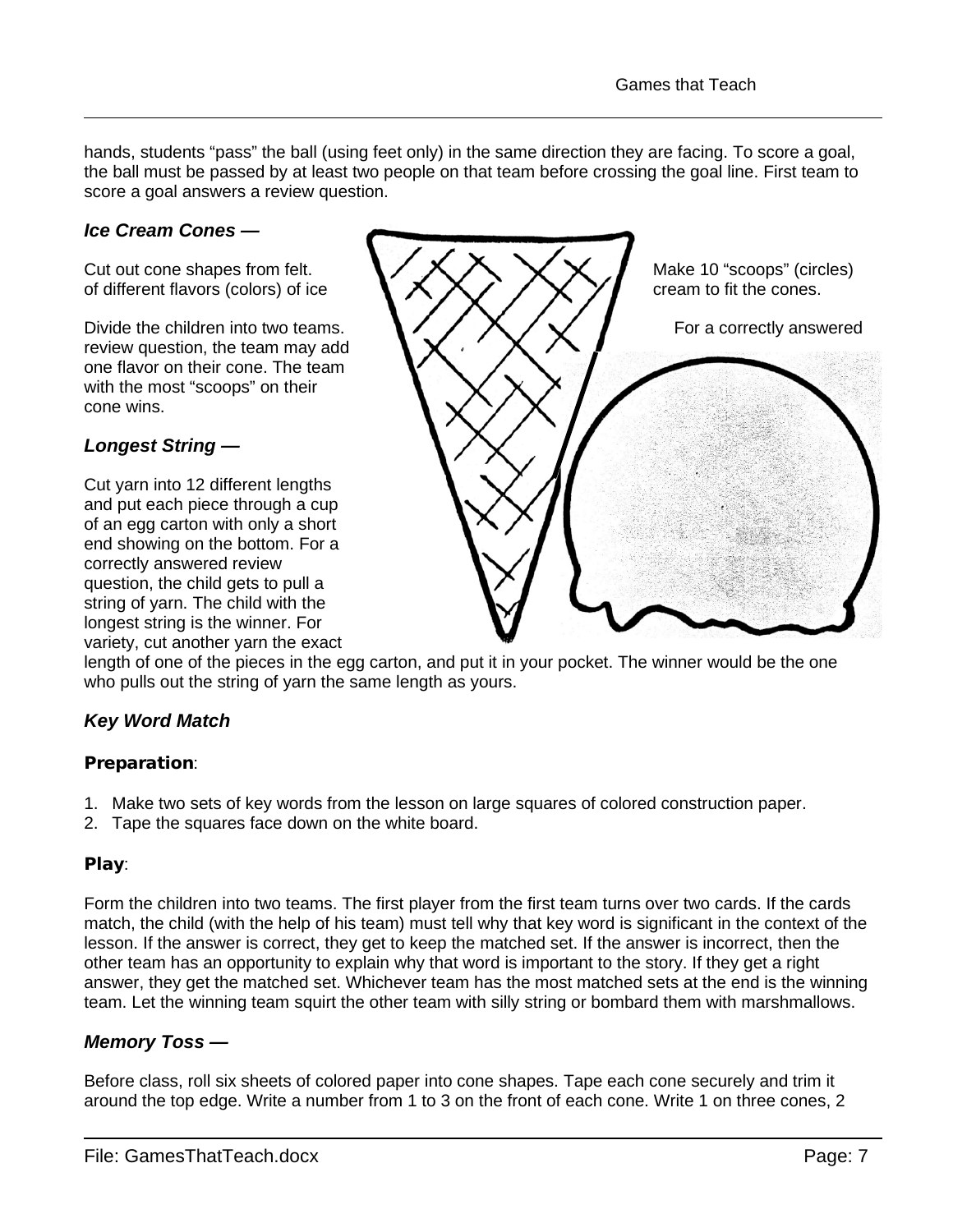on two cones, and 3 on one cone. Tack the cones to a wall or bulletin board in a pyramid pattern with the open end of the cones facing upward. Explain the game to the children as follows: Each player can earn three chances to toss Ping-Pong balls into the cones by correctly answering a review question. The number on the front of the cones is the number of points the child's team gets if the ball lands in that cone.

## <span id="page-13-0"></span>*Move Around the Path Game —*

On a manila folder, or piece of construction paper, draw a path with sections on it. For a correctly answered question, the child gets to move a marker one step on the path. The first person to the end of the path wins. You may want to decorate the game with colorful stickers.

*Variation*: Make a human-sized game board by using a piece of construction paper for each path square. Lay them out on the floor and let the children move on the steps of the path.

#### <span id="page-13-1"></span>*Musical Numbers —*

Preparation:

- $\triangleright$  Number construction paper squares, one for each question, and tape them randomly to the walls.
- $\triangleright$  Number slips of paper, one for each review question, and put them into a lunch sack.

Procedure:

- $\triangleright$  Have the children walk around the room as you play music.
- $\triangleright$  When the music stops, have the children quickly place their hand on one of the numbers on the wall. Only one student per number.
- $\triangleright$  Pick a number slip from the sack.
- $\triangleright$  Whoever has his hand on the number drawn from the sack must answer that review question. For example, if you pick a slip that has the number 2 on it, the student with his hand on the 2 must answer the second review question.
- $\triangleright$  Remove that number from the sack and repeat procedure.

#### <span id="page-13-2"></span>*Pick A Shape —*

For a correct answer, the child gets to choose a colorful shape (circle, square, triangle, etc.) that has a secret amount of points behind it. The team with the most points wins.

# <span id="page-13-3"></span>*Ping Pong Ball Toss —*

Write point numbers in the cups of two egg cartons. Place the two cartons long sides together. Divide the children into two teams. Give a child from each team 3 tosses of the ball for every right answer. The team with the highest points gets two pieces of candy while the other team gets one piece.

#### <span id="page-13-4"></span>*Pop-The-Question —*

Write the review questions on separate slips of paper and insert them into balloons. Blow them up. Let the children pop a balloon, one at a time, and answer the question. Small children may wish to have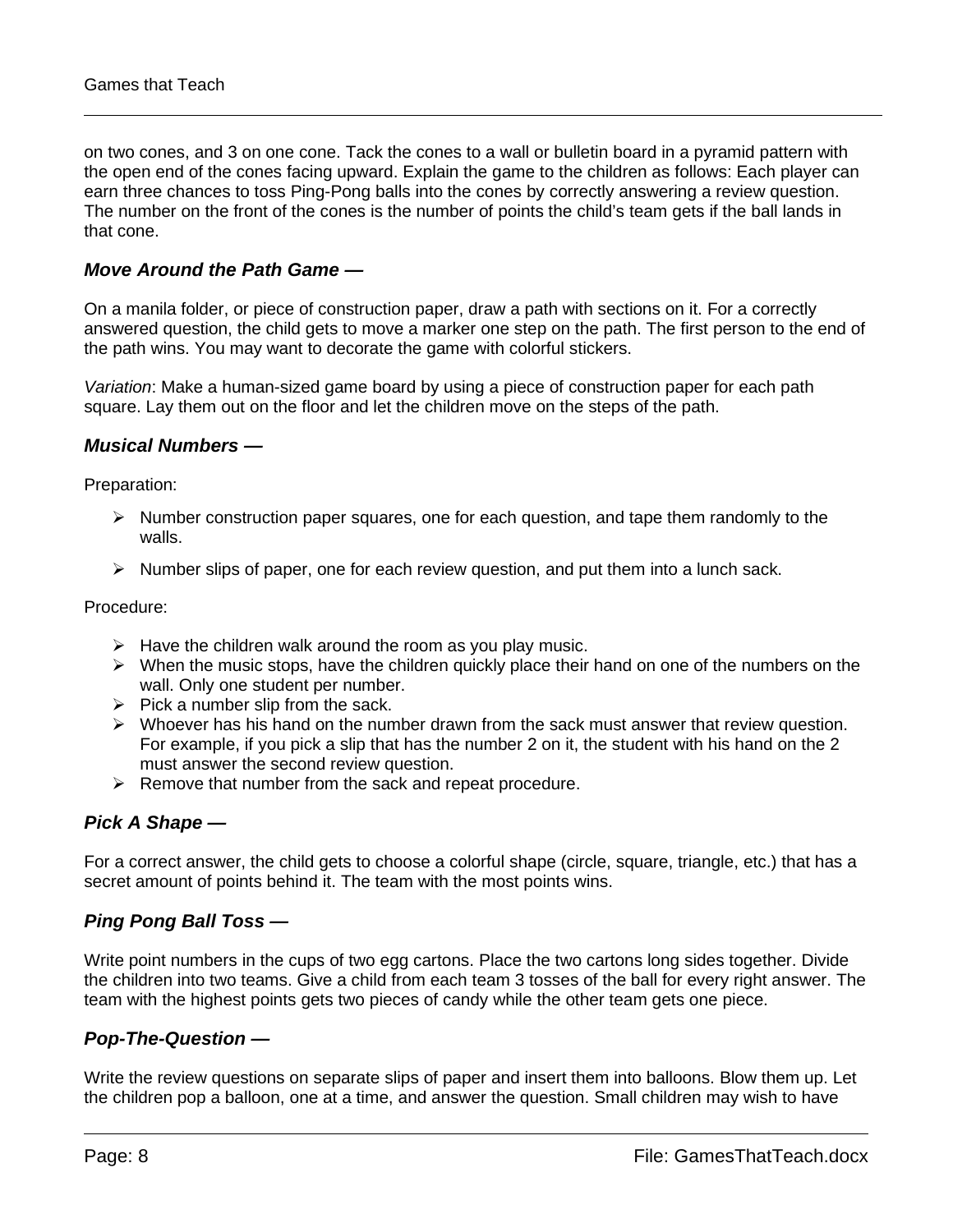someone else pop their balloon for them.

# Variations:

- Insert numbers that correspond to a list of questions instead of the questions.
- Put the game point values on slips of paper in the balloon. So, for every right answer they can pop a balloon and see what points their team gets.
- Each child gets a chance to throw a ball into a basketball hoop. For making a basket, the child gets to choose a balloon, pop it and try to answer the question. His team gets 50 points for every right answer.

# <span id="page-14-0"></span>*Question Marks —*

Make a large question mark pattern. Use the pattern to cut out a question mark shape for each question. For a correctly answered review question, the child may choose a question mark. On the back of the question mark, have written "Zonk," "Sorry," "Winner," or "Bull's Eye." Award a small prize or candy for "Winner" and a larger one for "Bull's Eye."

*Variation*: Put point values on the backs of the question marks.

# <span id="page-14-1"></span>*Racetrack —*

Teams will race to Finish by correctly answering review questions.

Draw a simple racetrack on the whiteboard. Label "Start" and "Finish" (with a checkered flag). Add numbers along the track (1 – 10) at equal intervals between Start and Finish. The

numbers will be used as placement marks for the racers as they progress along the track.



If using a whiteboard, attach cutout "cars" to magnets to move along as the players correctly answer review questions.

For a correctly answered review question, the team moves their marker to the next number. If they answer incorrectly, give the other team a chance to answer that question. If neither team knows, give the answer and ask that question again later. The first team to reach the Finish line wins!

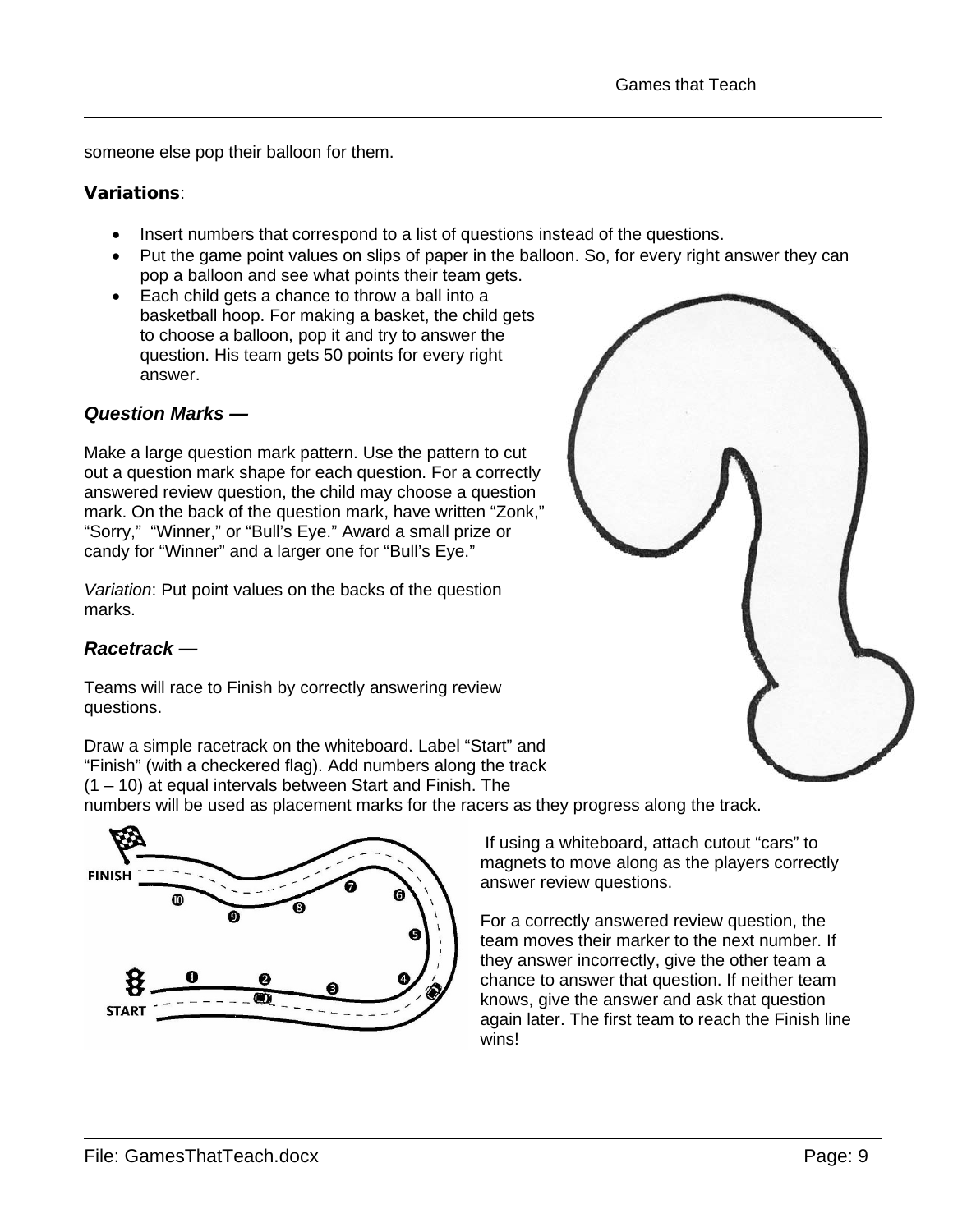# <span id="page-15-0"></span>*Toss for it —*

Students toss a beanbag to earn points for correctly answered review questions.

Place several rows of numbered playing cards face down with a few inches between them to form a grid pattern. (Make sure to put several wild cards or Jokers down, too!) Use masking tape to make a tossing line several feet from the cards.

For a correctly answered review question, a player tosses the beanbag onto a card, reveal the points he received for his team.

Numbered cards = 50 point Face cards = 100 points  $Aces = 200$  points Jokers = 0 points (or, 150, if you prefer!)

If the child answers incorrectly, give the other team a chance to answer that question. If neither team knows, give the answer and ask that question again later. Have student pick up the card and put it in the team's basket to be counted at the end of the game.

# <span id="page-15-1"></span>*Shuffle Board Target Toss —*

For a correct answer, the child gets to toss a bean bag at a shuffle board pattern on the floor to win points for his team. The team with the most points wins.

# <span id="page-15-2"></span>*Snow Ball Fight —*

Print each question on a separate piece of paper. Wad the papers up and let the children have a "snow ball" fight with them. When you say, "Stop!" they have to take turns answering the question in their "snow ball."

# <span id="page-15-3"></span>*Spin the Number —*

Make a list of review questions into a game. Number the children, and then use a spinner to see who will be the questioner. Spin again to see who will be the responder. Individually cut out the questions (without the answers!) onto strips of paper and place them in a bowl.

# <span id="page-15-4"></span>*Target Review —*

Make a 20-inch felt target with two or three rings and a bull's-eye. Then cut out different-colored felt for each ring, giving the rings a point value (5, 10, 15, and 25 for the bull's eye). Make an ample supply of felt arrows in two different colors. Then make up a list of review questions, giving them point values to correspond with your target.

Divide the class into two teams. Appoint a team to go first. Give the first player from that team the opportunity to choose a question by point value. If he answers correctly let him put his arrow on the proper ring or bull's-eye. (If the child chooses a 10-point question and answers correctly, he places his arrow on the 10 ring of the target.) If he answers incorrectly, he receives no points. At the end of the game add up the points. The team with the most points wins.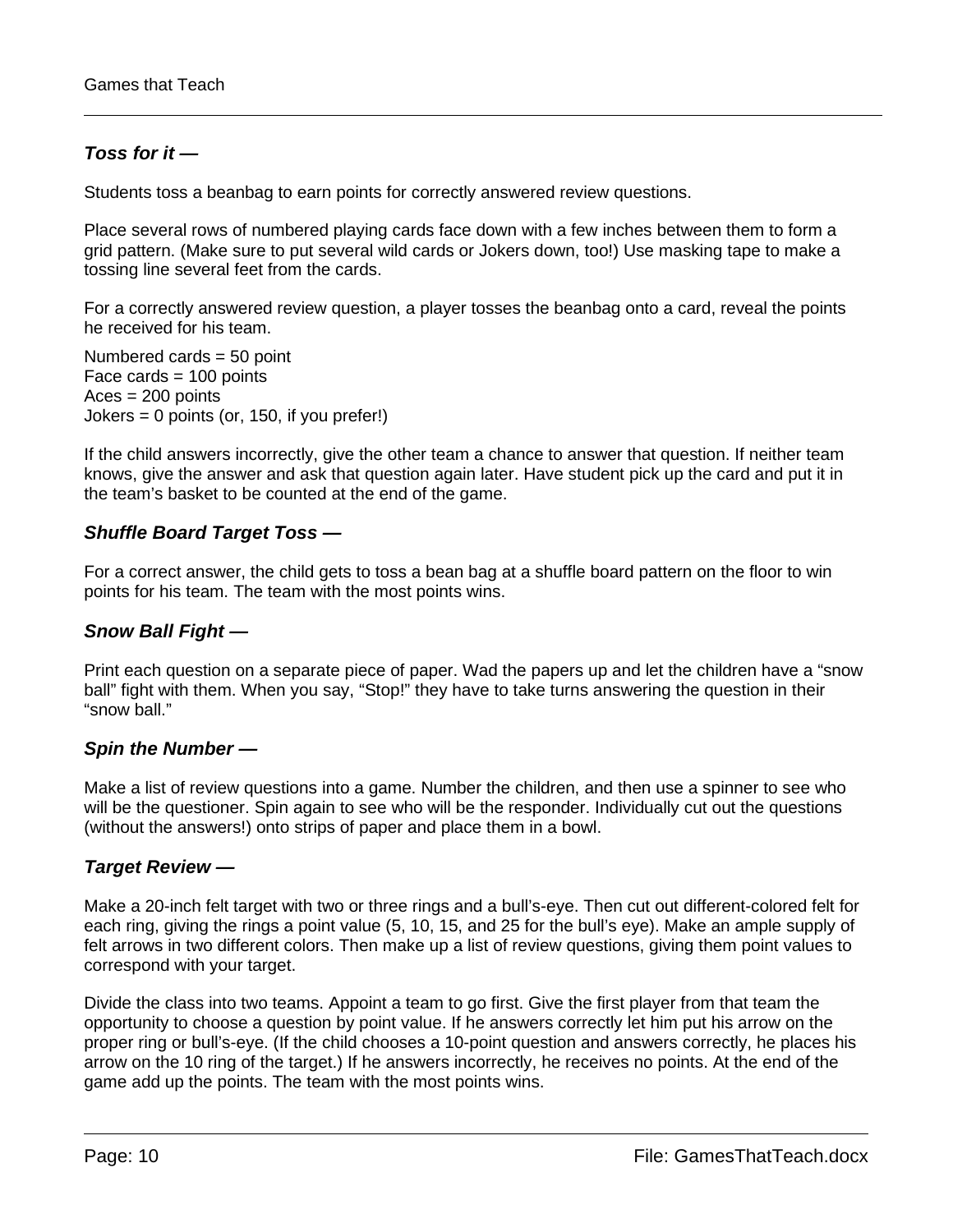# <span id="page-16-0"></span>*Three Sacks —*

Have three sacks, mark one **NAMES**, one **QUESTIONS**, and one **TREATS**, or use **Who**, **?**, and **!**



In the NAME sack, put the names of each child on separate slips of paper.

In the QUESTIONS sack print each question on a a separate paper. (If you are pressed for time, put the numbers from 1 to 10, then read the questions.

In the TREATS sack place treats to reward correct responses or points to score for the team.

To play, draw name form the first sack. That person draws a question from the second sack. If he answers correctly, he removes a treat from the third sack. If the answer is wrong, the question is returned to the sack and another name is drawn.

# <span id="page-16-1"></span>*Tick-Tack-Toe —*

Divide the class into two teams, the "X" team and the "O" team. Direct a review question to one child from the "X "team. If he answers correctly, he gets to put an "X" on the grid. If he answers incorrectly, give a member of the "O" team a chance to answer the same question. Alternate the questions between the two teams. The team that gets three symbols in a straight line or five symbols on the grid wins the game.

*Variation*: You can make a Human Tick-Tack-Toe Game using masking tape on the floor to make a large grid. If the child answers correctly he gets to choose a square to stand in.

# Fish and Bread Tic-Tack-Toe

- 1. Cut out strips of paper for the lines of tic-tac-toe (or use yarn).
- 2. Give one team "fish" pieces; the other team "bread" pieces.
- 3. When a team correctly answers a question, they can place their marker in a square.



4. The team that gets three in a row across, diagonally or vertically is the winner.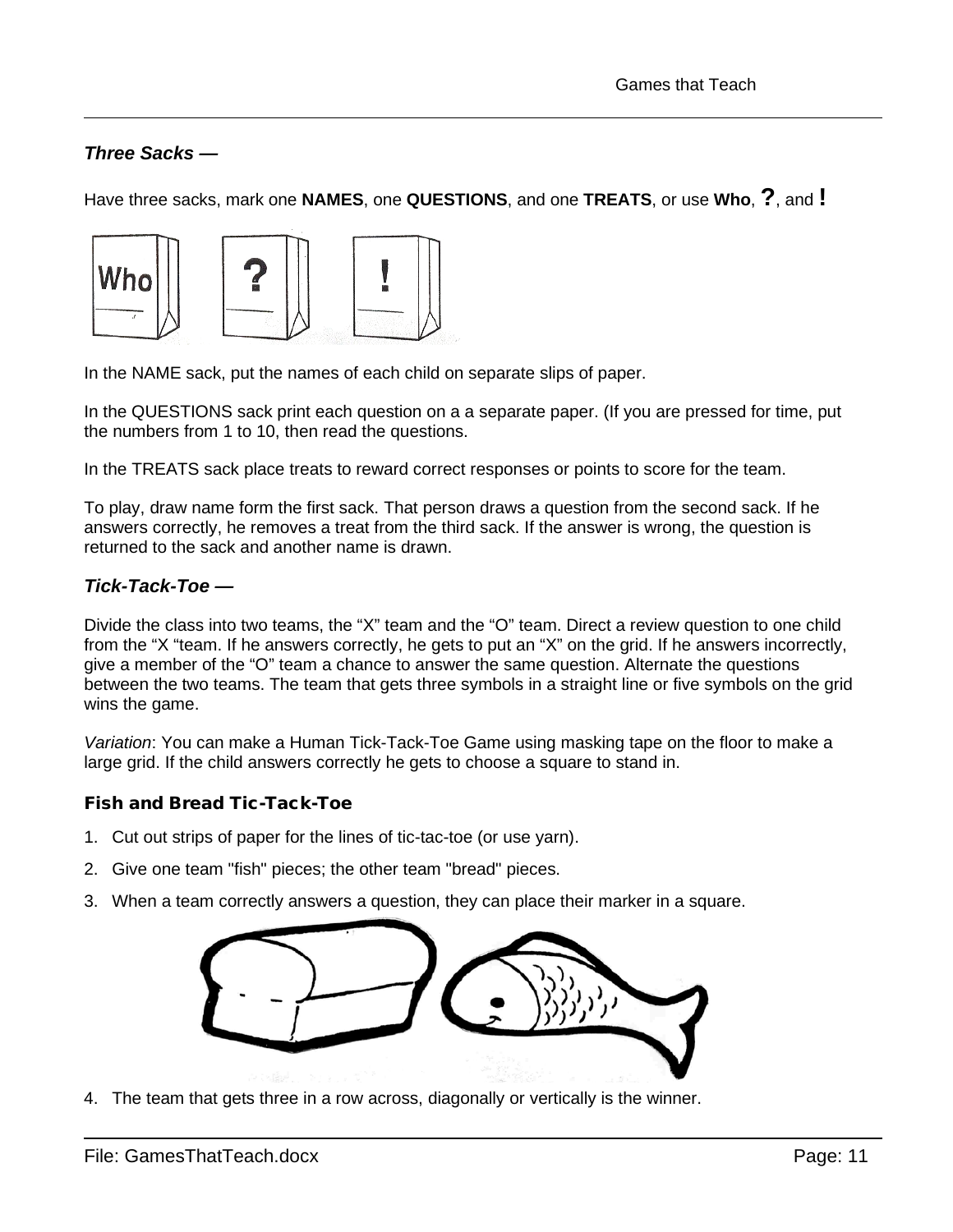# <span id="page-17-0"></span>*True/False Game —*

Before class, write several short sentences about the lesson on slips of paper. Write both true and false statements. Fold the strips of paper and put them in a box. Divide the class into two or more teams. Have the children take turns going to the box and drawing a slip of paper. Read aloud the statement; then let the child say whether the statement is true or false. If the answer is correct, give the child's team 100 points. The team with the most points after the last slip of paper is drawn is the winner.

# <span id="page-17-1"></span>*"Who?" "What?" or "Where?" —*

Before class, write several Who, What, and Where questions pertaining to the lesson. Cut a triangle, a square, and a circle in the bottom of a cardboard box. Make the openings big enough for a beanbag. Decorate the box and label the shapes "Who," "What," and "Where."

When a child throws a beanbag through a shape he may select a card of the corresponding shape with a question to answer for points for his team.

# <span id="page-17-2"></span>*Who or What Am I —*

Before class, write short riddles on individual slips of paper based on this week's lesson. Provide one riddle per child. Put the slips of paper in a container. Let each child draw a riddle. Read it aloud and let the child try to answer it. If he cannot, let the other children respond. For example:

- 1. My blood was put on the door posts of all Israelite houses. What am I? (A lamb)
- 2. I caused much sadness for the Egyptians when I came to their houses one night. What am I? (Death)
- 3. I asked Pharaoh many times to let the Israelites go. Who am I? (Moses)
- 4. I was Moses' brother. Who am I? (Aaron)

Award 100 points if the child correctly guesses on the first clue, 50 points for the second, 25 for the third.

Alternatives to this game would be as follows:

- $\triangleright$  Pin the names of the characters we have been studying about on the backs of the children. Each child has to guess who they are by asking yes or no questions of the other children.
- $\triangleright$  Let the class give the child clues to what character they are.
- $\triangleright$  Let the child have the class guess who he is; let the child ask the class guestions to see who can guess which character he is.

# <span id="page-17-3"></span>*ZONK! —*

Make 60 1" square felt pieces. On the backs stick labels with point values. Make 10 each of the following: 50, 150, 250, 750, 1000, and ZONK!

To pay, place all pieces, point-side down, on flannel board. As the student answers a review question correctly, he chooses as many pieces as he wants, continuing to add up the points. If he pulls off a "ZONK!" he forfeits all his points for that turn (not the whole game). The team with the most points wins the game. This game often leads to a discussion on greed.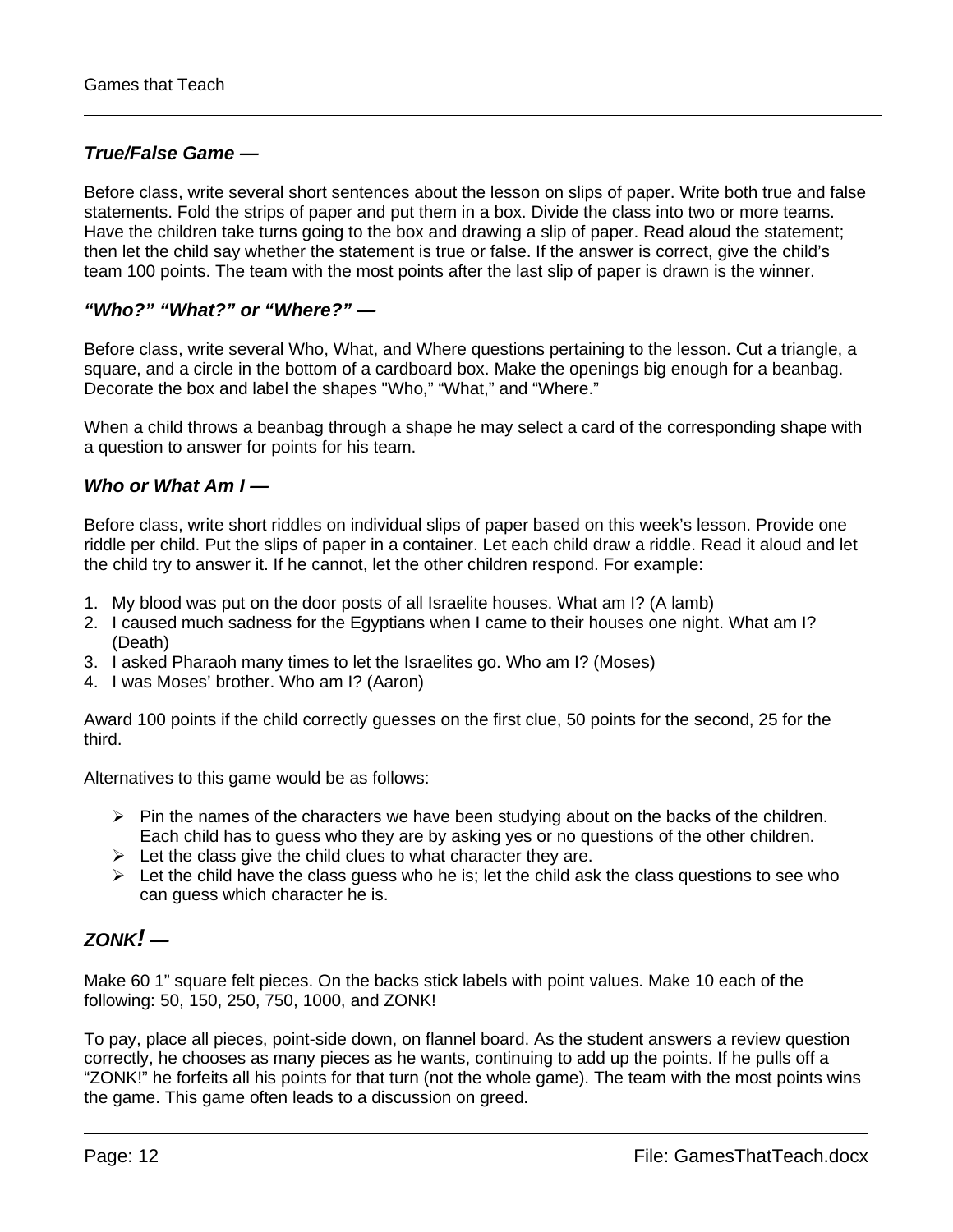*Caution*: This game is very competitive. Help your students to become encouragers, not "discouragers."

# <span id="page-18-0"></span>**Lesson Review Games without Questions**

# <span id="page-18-1"></span>*Bingo —*

Make Bingo cards using words from your lesson. Enter words at random into the spaces to create unique Bingo cards for each player. Copy each card onto a different colored card stock and laminate them for future use. Call out the words, one-by-one. If a child has that word, he places a marker over it. The first child to get a row of markers in any direction is the winner.

|  | FREE |  |
|--|------|--|
|  |      |  |
|  |      |  |

Great for lesson terminology review such as the Fruit of the Spirit, Armor of God, Attributes of God, Beatitudes, etc.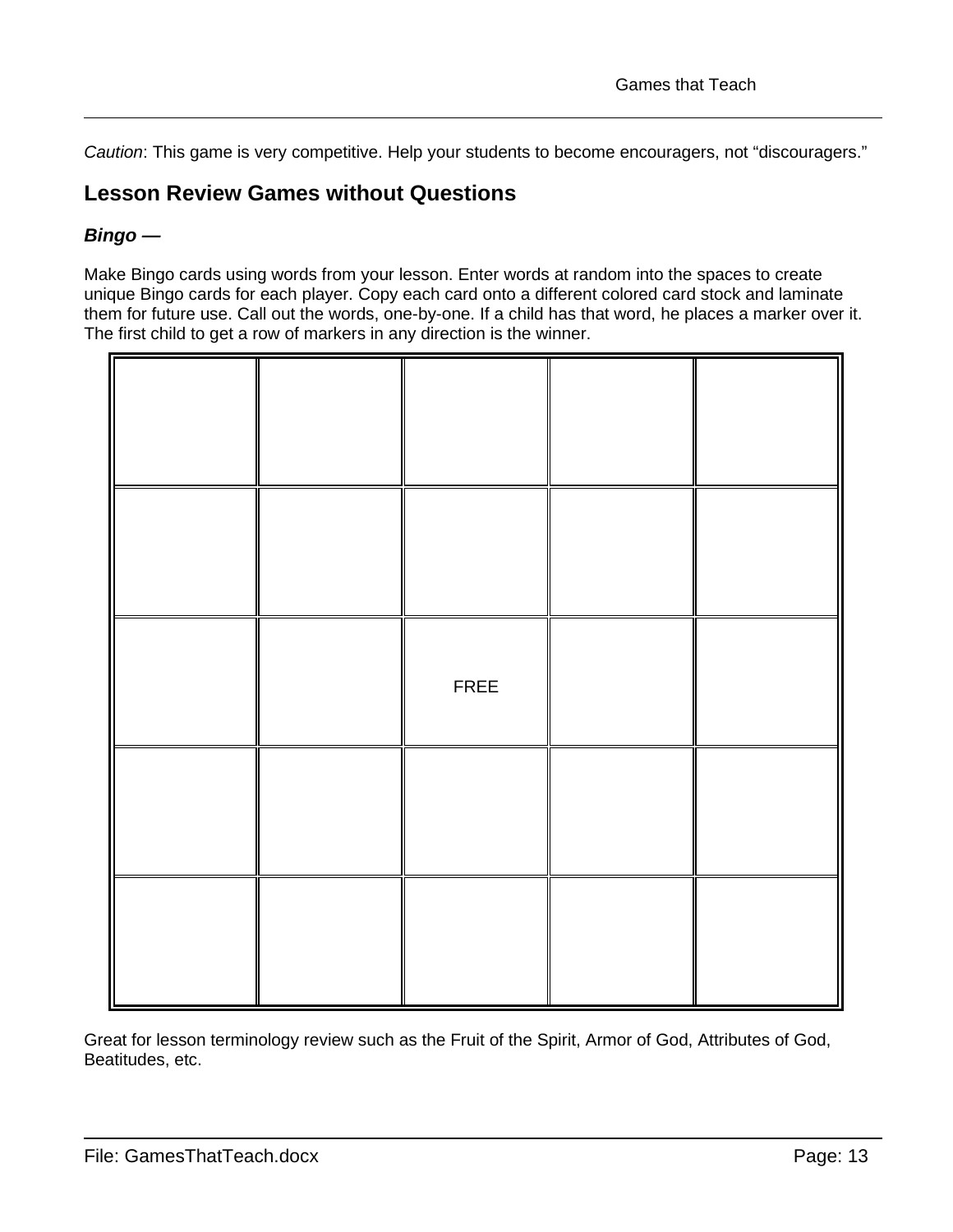# <span id="page-19-0"></span>*Categories Game —*

**Preparation**: Make game cards for more than one category. The categories can be *Who, What, and Where*; *People, Places, Things*, or they can be various books of the Bible. Within each category make two cards for each of the following point values: 50, 200, 500, and 1,000.

The game has two variations*: Method #1*: have "questions" on the cards. *Method #2*: have "answers" on the cards. (Like, "Name that Word" or the "Possum Lodge Word Game".)

**To play**: Divide the class into 2 team and have kids work in pairs within the team. Two children come up, choose a category and then decide what point value they want to go for within that category.

*Method #1*: The first child asks the second child the question on the card. If the second child doesn't know the answer he can ask for clues. For every clue given, 10 points gets taken off the total. For example, if the second child doesn't know the answer to "How large was Gideon's army?" the first child can give a clue like, "It was less than 1,000."

*Method #2*: The first child has 30 seconds to get the second child to say the word that's on the card. For example, if the card picked says, "Esther" on it, the first child begins to give clues such as, "This woman became the Queen of Persia," "She was raised by Mordecai," and so on. The first child can give as many clues as he wants to but he cannot say any of the words on the card.

# <span id="page-19-1"></span>*Easter Egg Scramble —*

Cut twelve egg-shaped pieces out of construction paper. On each egg make a little drawing that pertains to the events in the Passion Story. Number the inside of each egg cup.

- 1. A palm branch to depict Palm Sunday
- 2. Jesus kneeling by a tree—the Garden of **Gethsemane**
- 3. A cup and loaf—Last Supper
- 4. A foot and basin of water—Jesus washing disciples' feet
- 5. Jesus in front of an angry crowd—Trial before Pilate
- 6. A man yelling at a woman—Peter's denial
- 7. Jesus on the cross—the Crucifixion
- 8. Two men wrapping Jesus for burial— Joseph of Arimathea & Nicodemus placing Jesus in the tomb
- 9. A sealed tomb
- 10. The empty tomb—the Resurrection
- 11. A boy kneeling before Jesus—Thomas believes
- 12. A curtain torn from top to bottom

Make two sets and have teams "scramble" the eggs and race to see which team can place the pieces into the egg carton in the correct order first.

# <span id="page-19-2"></span>*Figures and Shapes —*

After your lesson, put the main figures on the flannel board. Cover them with large shapes (Yellow Square, Blue Diamond, etc.) One at a time have each child choose a shape and see if he or she can identify and tell a little about the story figure underneath. Play until all shapes are removed.

# <span id="page-19-3"></span>*Mystery Word —*

Before class have a "Mystery" word written on a paper and hidden somewhere in the classroom. Before you begin your lesson, tell the children to listen for a "Mystery" word during your teaching, and then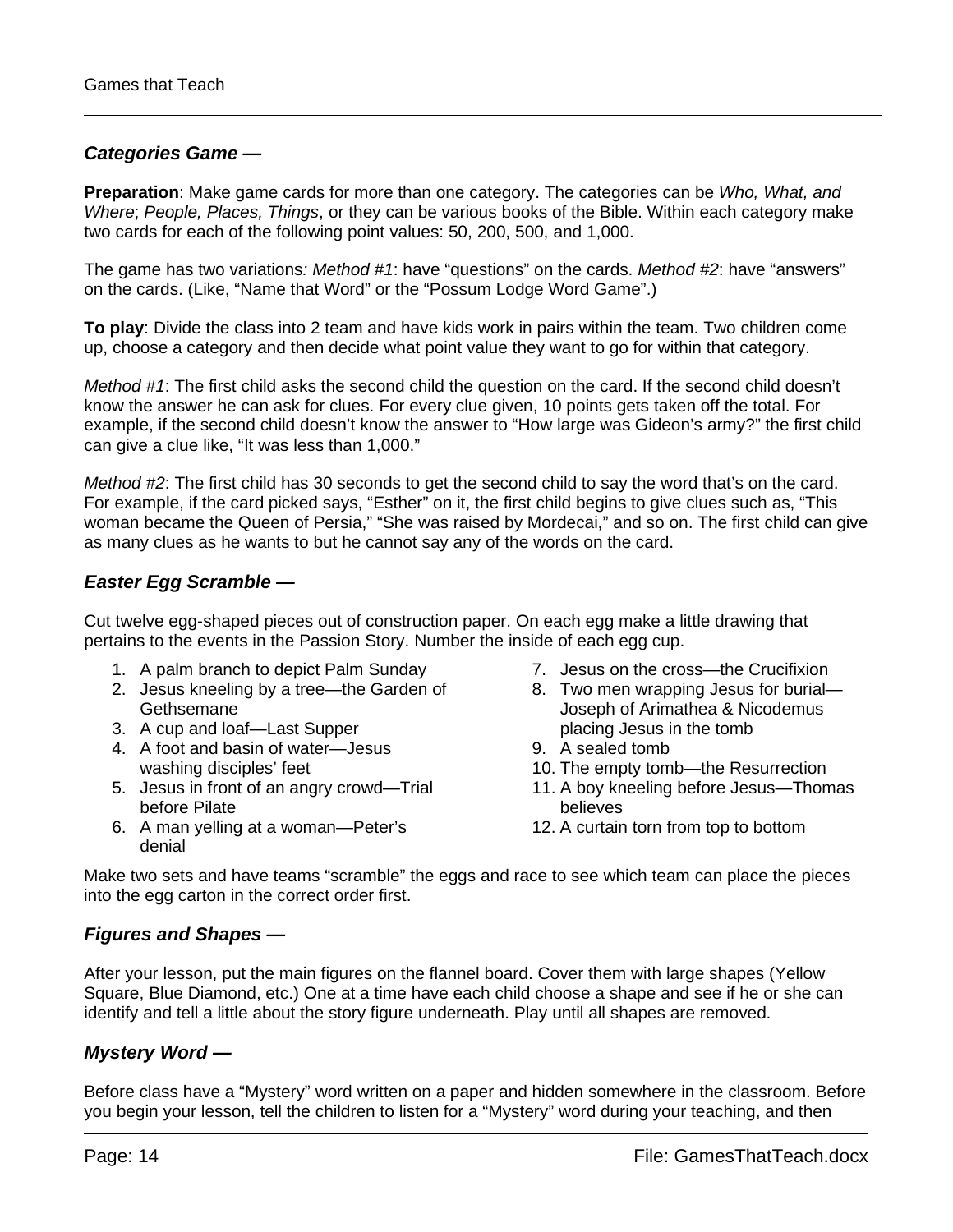afterwards ask the children to guess what the "Mystery" word is. The class will not only listen to every word of your lesson, but a discussion of the words they guess is also a good review. Pull the "Mystery" word out of hiding to show them what it is. Award a small prize or candy to the first person to guess the hidden word.

# <span id="page-20-0"></span>*Pictionary or Charades —*

Make game cards using lesson themes from the past few weeks. Alternate between teams. Give one minute to guess the topic. If Team A guesses correctly they get 1,000 points. If team A doesn't guess it, but Team B does, then Team B gets 500 points.

# <span id="page-20-1"></span>*Picture Match —*

Using several Bible pictures of people and events (possibly from your curriculum), have the children match a Bible person with an event in that person's life. For example, Noah/ark, Jonah/fish, etc.

# <span id="page-20-2"></span>*What's Missing? —*

Seat the children in a circle. Put pictures of objects in the center of the circle. Tell the children to look carefully at all of the objects and try to remember what is there. Then have them close their eyes while you take away one of the objects. Have them open their eyes and see if they know what is missing. Use Bible-related items or themes from your lesson.

# <span id="page-20-3"></span>*"What's It" Box —*

Decorate a small box. (A large Oatmeal container works well.) Inside place small objects, small pictures or felt figures which relate to the Bible lesson. Allow the children to pull the object out arrange the objects in the correct sequence of events and re-tell the story. This works well for the events surrounding the last week of Jesus' life. Into some plastic Easter eggs, put objects pertaining to the events such as 30 dimes (for pieces of silver), a sponge, bread, rope, picture of a purple robe, dice, cross, angel, thorn, nail, piece of white linen, small plastic palm tree, etc. Number the outside of each egg and let the children put the objects into the correct sequence.

*Variation*: you can number the cups in an egg carton and have the children place the items in the correct egg cup.

# <span id="page-20-4"></span>**Verse Memorization Games**

Games and songs are a great way to help people memorize Scripture. For example, you can play one of the following games:

# <span id="page-20-5"></span>*Block Head —*

Divide the children into teams. Have a set of small blocks for each team. As each team member correctly says the next word of a memory verse, he places another block on the stack. The tower becomes more precarious as the game continues, and the winning team is the one who can say the whole verse without toppling their tower.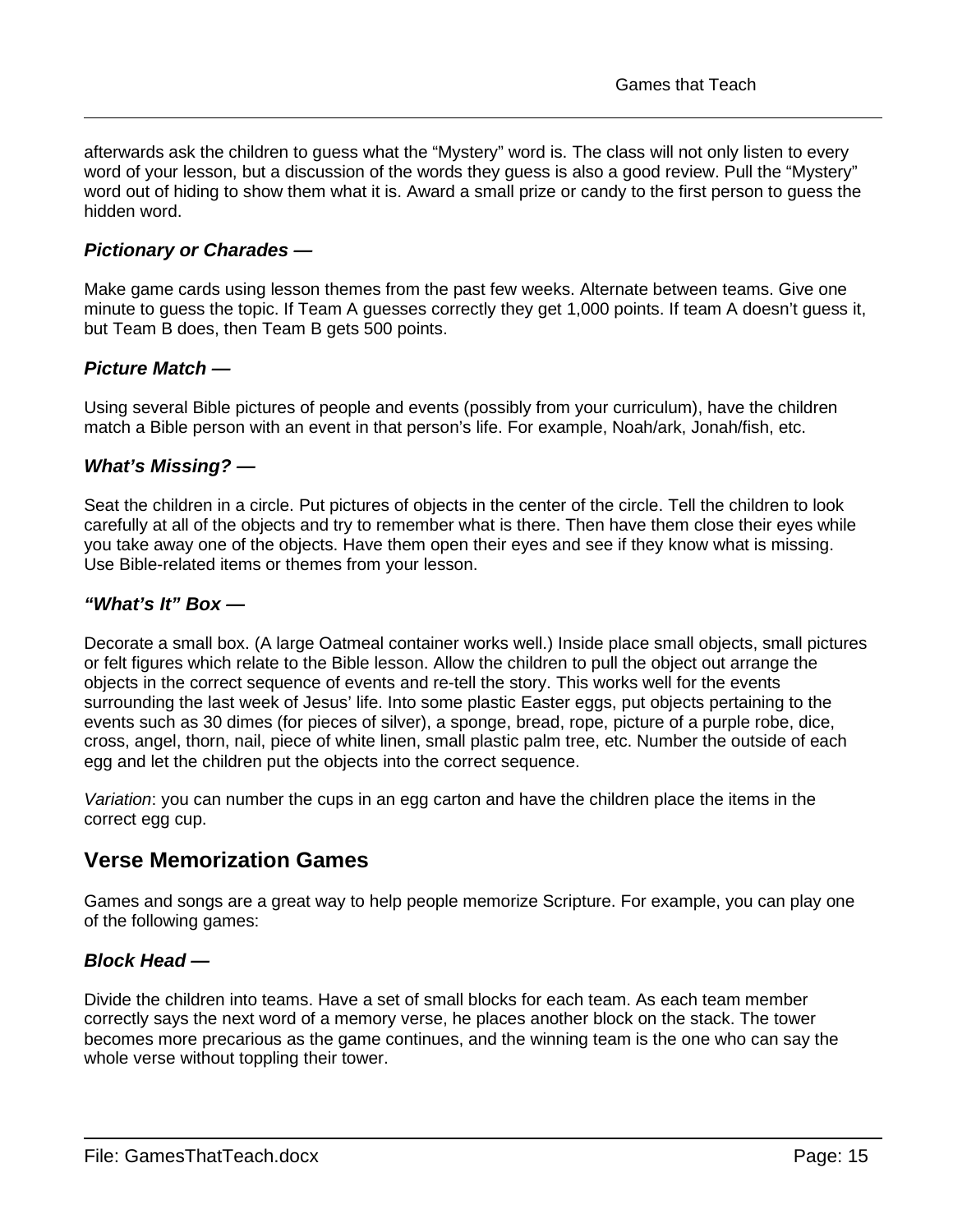## <span id="page-21-0"></span>*Button, Button —*

Seat the children in a circle with their hands cupped together in their laps. Go around the circle, pretending to drop the button into each child's hands. Then actually drop the button into the hands of one player. Whoever receives the button must say the memory verse. That player may then proceed to drop the button into another child's hands. If time permits, try to make sure every child gets the button at least once.

## <span id="page-21-1"></span>*Choir Director —*

As if directing a choir, use hand signals to command the class to say the verse fast, slow, boys only, girls only, loud, soft, just move mouth, while wiggling, etc. Children learn by rhythm, rhyme and repetition.

*Variation*: Make different "choir" groups such as the Loud group, the Soft group, or the Whisper group.

# <span id="page-21-2"></span>*Clapping —*

A clap rhythm is a great way to reinforce memorization. Make clap rhythms such as 2 syllables  $= 2$ claps.

*Variation*: replace a word with a clap, until you clap the whole verse. Then you can reverse it: add a word in place of a clap until you say the whole verse.

## <span id="page-21-3"></span>*Clock Memory Review —*

Make a clock. Instead of marking the hour numbers on the clock, use a verse reference or a symbol of a verse children have learned. Move the large hand of the clock to the first reference. The first child who can correctly quote the verse has the privilege of moving the hand to another reference for the next child.

*Variation*: Use both clock hands, one for the reference, and the other for an outstanding word in the verse. Point the small hand to the word and the large hand to the corresponding reference.

# <span id="page-21-4"></span>*Crazy Stand-ups —*

Have all the children stand up and repeat the verse who have eaten breakfast, have blond hair, have a pet, who are a certain age, etc.

#### <span id="page-21-5"></span>*Echo —*

You say a word, they repeat it back.

# <span id="page-21-6"></span>*Flash Card Game —*

Make two sets of memory verse cards, printing one word of the memory verse on each card. Divide the class into two groups. Scramble each set of cards and give each group a set. The first group to lay their memory verse cards down in the correct order wins. (Make four sets of cards for a larger class.)

*Variation*: The older children can arrange the younger ones in the right order as they hold the cards.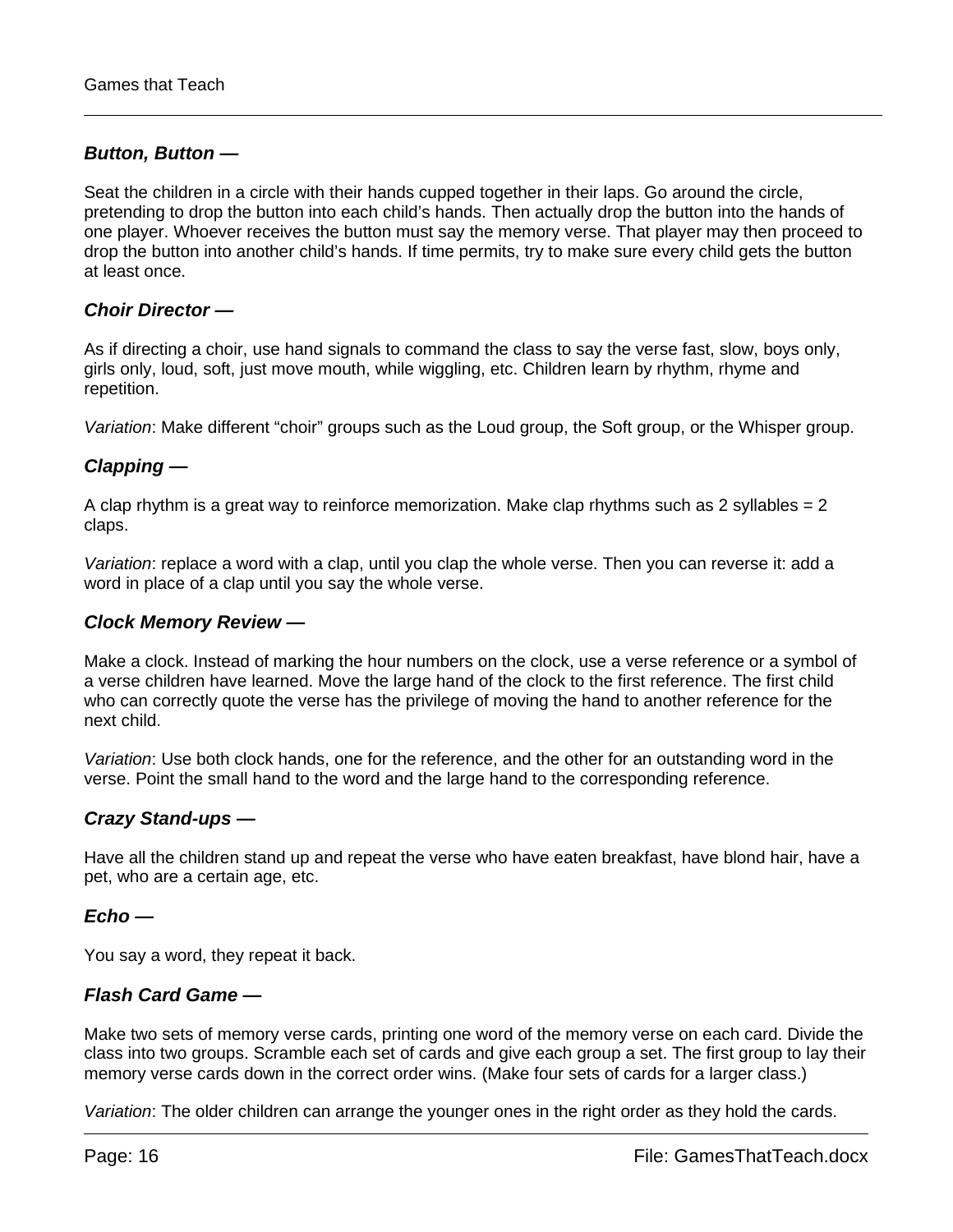# <span id="page-22-0"></span>*Hide a Verse —*

Using poster paper, print the verse and cut it into a jigsaw puzzle. Hide the pieces around the room before the players arrive. See how quickly they can find the pieces and form a complete puzzle.

# <span id="page-22-1"></span>*Hop Scotch —*

Cut out paper stones, one for each word in the verse. Put them on the floor and have a child step on each stone as he/she says the next word in the verse.

# <span id="page-22-2"></span>*Hot and Cold Game —*

Bring an object to class to use as a "treasure." Display the object; then send one child out of the classroom for a moment. While he is gone, hide the treasure somewhere in the room. Let the child return. The other players must guide the child's search for the treasure by calling "cold" when he is far away, "cool" when nearer, then "warm," and finally "hot!" When the child locates the object, he earns the chance to say this week's memory verse. Stress that the player who is "It" must trust the other players to give him good directions. If he obeys the instructions, he will find the treasure. This is how it is when we trust Jesus and obey His commands.

# <span id="page-22-3"></span>*Hot Potato —*

Repeat the verse together several times. Ask for volunteers to say the verse by themselves. Then have the children sit in a circle. As they pass a small object (ball, potato, orange, or stuffed animal) around the circle the children should say each successive word in the verse as quickly as possible. When you call "stop," whoever is holding the object must say the memory verse.

*Variation*: Pass a prize around the circle as the children repeat the verse. Whoever is holding the prize when the verse is completed drops out. The last child to be eliminated receives the prize.

# <span id="page-22-4"></span>*I'm Thinking of a Verse —*

Say, "I'm thinking of a verse that is found in John" or "I'm thinking of a verse that has 'perish' in it." Keep giving clues until someone gives the correct answer.

*Variation*: The child who gives the correct answer may then give a clue for another verse.

# <span id="page-22-5"></span>*Memory Toss —*

After reciting the verse several times, toss a small object (ball, potato, orange, or stuffed animal) to a child to say the verse alone. Let the child then toss the object to another child who in turn must say the verse.

# <span id="page-22-6"></span>*Mystery Verse —*

Write a mystery verse on the board before class using only the first letter of each word. For example, write "BOTLJCAYSBS A 16:31" on the board.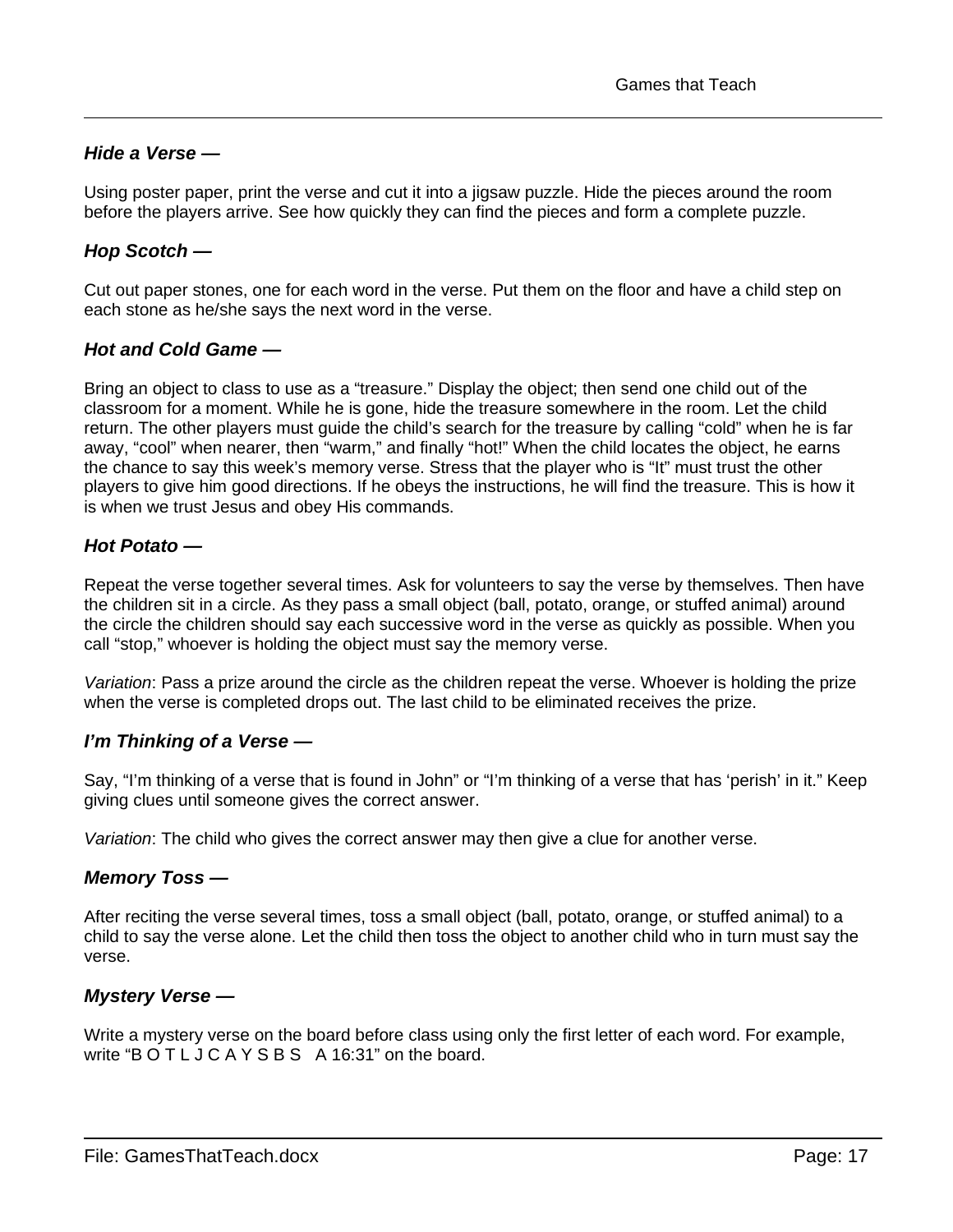# <span id="page-23-0"></span>*Musical Memory Verse —*

A melody line is a great way to reinforce memorization. Using a familiar tune or jingle, sing the verse with the children several times until the verse is thoroughly learned.

## <span id="page-23-1"></span>*Pass It On —*

Have the children sit in a circle. Whisper the verse in the ear of the first child; then let that child whisper it into the ear of the next child and so on from one person to the next.

# <span id="page-23-2"></span>*Ping-Pong —*

Line the children up in two rows facing each other. Toss a beanbag back and forth saying the next word of the memory verse.

## <span id="page-23-3"></span>*Popcorn —*

Have the children sit in a circle. Then, one word at a time, have the children pop up to say the next word in the memory verse, then sit down. See how fast the popcorn can pop!

## <span id="page-23-4"></span>*Relay Race —*

Write the words of the memory verse (including the reference) in scrambled order on the chalkboard. Then draw a vertical line down the middle of the chalkboard. Divide the group into two teams (boys against girls). At a signal, let one child from each team come forward and print the first word of the memory verse on the chalkboard. As soon as they are finished, they should hurry back to their teams. The next person will then go up and print the second word. The first team to finish the memory verse is the winner.

*Variation*: Print each word or word phrase from the Memory Verse on separate large-sized sticky notes. Make a set for each team or child in the class. Have a race to see which team can unscramble the verse the fastest. Give a chocolate kiss to the winners. (Repeat this several times.)

#### <span id="page-23-5"></span>*Remove a Word —*

Print the memory verse with each word on a separate piece of construction paper. After you read the verse, have the children close their eyes while you remove one of the words. Have the children open their eyes. The child who can tell you the exact word that you removed is the one to come up next time and remove the next word.

# <span id="page-23-6"></span>*Praise Puzzles —*

Give each child an envelope with the verse cut up in puzzle form. The first one to put the verse together in the correct order is the winner.

#### <span id="page-23-7"></span>*Verse Match Up Card Game —*

- $\triangleright$  Draw playing-card-sized squares on a large piece of paper.
- $\triangleright$  Print the words (or phrases) of a memory verse onto the "cards".
- $\triangleright$  Copy a set for each player and cut out the cards.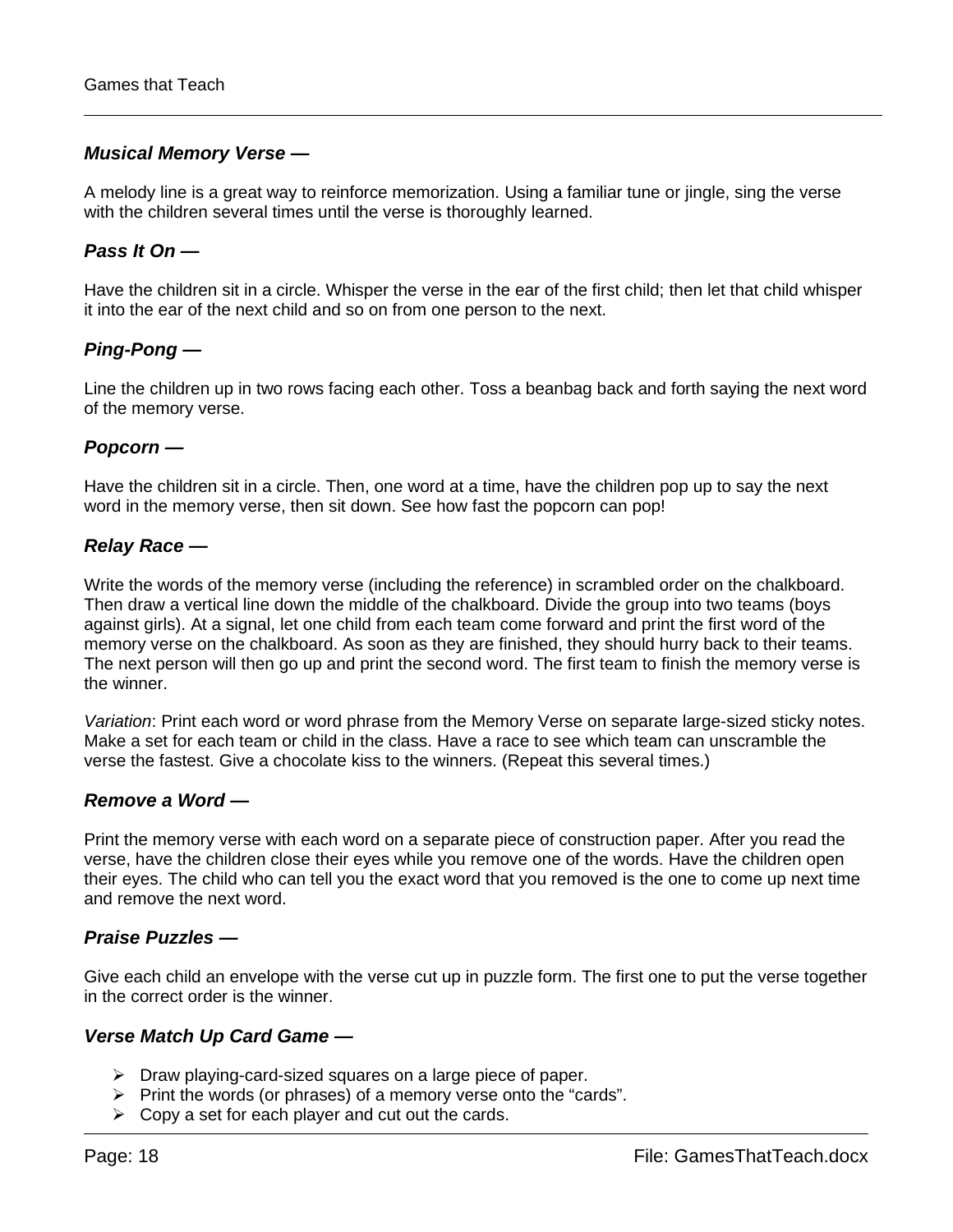- $\triangleright$  Divide class into groups of four to play a game similar to Go Fish.
- $\triangleright$  Players in each group shuffle their sets of cards together and then distribute the cards evenly among the players.
- $\triangleright$  To play, player compares the cards he has to the verse to determine which cards he needs to complete the verse.
- $\triangleright$  First player names any another player in his group and asks for a needed card.
- If the player asked has the card, he must give it to the player who asked for it.
- $\triangleright$  If the player does not have the card, the next player takes a turn, asking for a needed card.
- $\triangleright$  Play continues until all the players in the group have the cards needed to complete the verse.

# <span id="page-24-0"></span>*Word Addition Game —*

Sit in a large circle. Say the memory verse together two or three times. Start the game by having a child say the first word in the verse. The next child says the first two words in the verse; the next child says the first three words in the verse, and so on. Keep doing this until someone says the entire verse. Start the game over again, this time have the child who said the whole verse begin the game. Make sure everyone has a chance to participate.

*Variation*: Another way to do this is to throw a ball randomly; the child catching the ball must add the next word.

# <span id="page-24-1"></span>**Games that Teach Biblical Concepts**

# <span id="page-24-2"></span>*Choose God —*

**Materials**: Markers, scrap paper, a large trash can, a clothesline or rope, and a Bible.

**Preparation**: Place a trash can in the center of the room. Lay a ten-foot clothesline (or rope) circle around the trash can. Set out markers and scrap paper.

**Procedure**: In Old Testament times a lot of people made fake gods of wood and stone. How do you think it would feel to bow and pray before a statue made of wood or stone? We don't worship fake gods today, but sometimes we pay too much attention to things that aren't really important. Sometimes those things can push God into last place in our lives. What kinds of things keep you from putting God first in your life? (TV, sports, toys, and friends.) Using the markers and scratch paper, write the word or draw a picture of at least three things that tempt you to use too much of your time.

Explain to the children that the pictures will be used for a game and won't be kept. When the children all have finished their pictures, have them wad them up into paper balls. Then, from behind the clothesline circle, have the children take turns shooting "baskets" with their paper wads. Each time someone "Scores," have all the children shout, "Choose God!" Play until all the paper wads are in the trash can.

Afterwards, have children join hands around the circle and end in prayer: "Dear God, we want to choose you today. We're throwing away things that temp us to forget You. Help us remember that You're our one, true God. In Jesus' name we pray. Amen."

# <span id="page-24-3"></span>*Choose Your Way —*

On pieces of construction paper, make game squares using the words under each of the following categories, putting each word on a separate paper: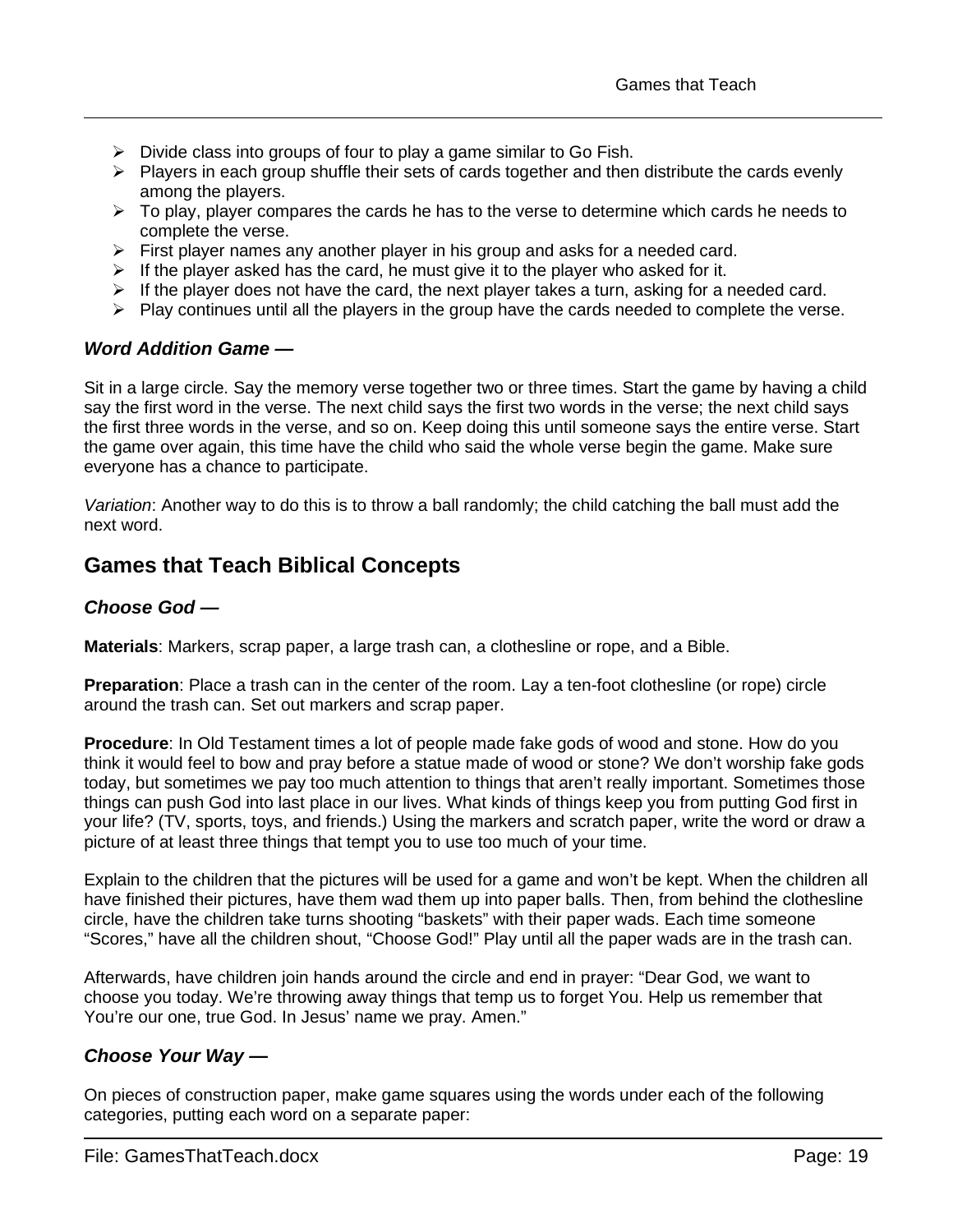| People                                                                                                                                                   | <b>Places</b>                                                                                                                                                                          | Objects                                                                                                                                          |
|----------------------------------------------------------------------------------------------------------------------------------------------------------|----------------------------------------------------------------------------------------------------------------------------------------------------------------------------------------|--------------------------------------------------------------------------------------------------------------------------------------------------|
| <b>Baby</b><br>$\bullet$<br>Boy<br>$\bullet$<br>Dad<br>$\bullet$<br>Girl<br>$\bullet$<br>Mom<br>$\bullet$<br>Pastor<br>$\bullet$<br>Teacher<br>$\bullet$ | Classroom<br>$\bullet$<br>Home<br>$\bullet$<br>Park<br>$\bullet$<br>School<br>$\bullet$<br>hallway<br>Soccer field<br>$\bullet$<br><b>Store</b><br>$\bullet$<br>Play yard<br>$\bullet$ | CD<br><b>Milkshake</b><br>$\bullet$<br>Necklace<br>$\bullet$<br>Phone<br>$\bullet$<br>Soccer ball<br>$\bullet$<br>Sock<br>$\bullet$<br><b>TV</b> |

- 1. Lay the game squares on the floor, placing each word in a category its own row: a row of people, a row of places, and a row of objects.
- 2. Volunteer walks or hops across the papers, stepping on one paper from each category. Then using the words he stepped on, the student suggests a situation in which the person might need God's love and protection. For example, if the child stepped on "Boy," "Park," and "Ball" he might say, "A boy at the park kicks a soccer ball and it hits an old man."
- 3. Have the class discuss what that person could do, how they might feel in that situation, and how they would want God to help them.

# <span id="page-25-0"></span>*Faith Hop —*

Materials:

- Construction Paper Squares with words such as "Brave" "Strong" "Honor" "Confident"
- $\triangleright$  One dice

Procedures:

- $\triangleright$  Lay the squares out Hop-Scotch style in a trail on the floor through the class room.
- $\triangleright$  Have each student roll the dice and hop that number of squares on the trail.
- $\triangleright$  Have the student read what is written on the square he or she lands on.
- $\triangleright$  Have the student use that word or phrase in a sentence. Lead the children to make statements of faith as they form their sentences. The goal is to have the children give examples of times they need to be courageous and have confidence in God's love.

# <span id="page-25-1"></span>*God's Unchanging Love —*

Before class, print the following words or phrases on separate index cards:

| <b>FEELING</b> | sad   | excited      | worried  | angry    | thankful   |
|----------------|-------|--------------|----------|----------|------------|
| <b>EVENT</b>   | moved | dad lost job | dog died | new baby | new school |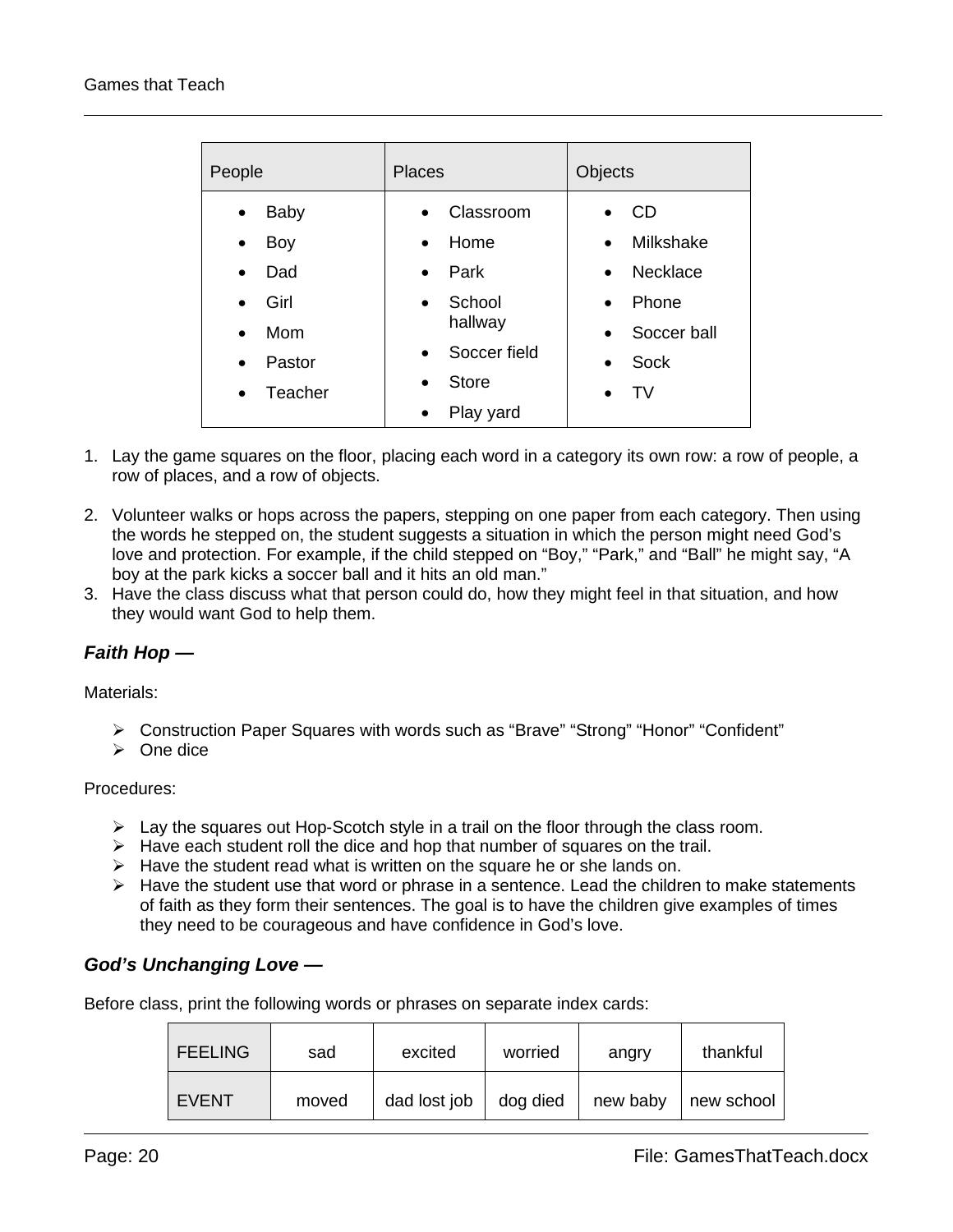| <b>PERSON</b> | sister | grandpa | friend | mom | me |
|---------------|--------|---------|--------|-----|----|
|---------------|--------|---------|--------|-----|----|

Place the first five cards in a bag labeled "Feeling," the second five in a bag labeled "Event" and the last five in a bag labeled "Person."

Before you begin ask the children, "What kinds of changes do kids your age experience?" (New school. Friend moves away.)

Place bags in front of class. Invite a volunteer to pick one card from each bag. Volunteer tells a situation a kid might face involving the feeling, event and person on the cards. Ask:

- When have you or anyone you know ever had a similar change occur? What happened?
- What might help a kid in that situation?
- What other changes might kids experience?

God is faithful to us. Sometimes we might start to worry about something new happening in our lives – like moving to a new neighborhood, getting a new teacher or a favorite pet dying. But no matter what happens – good or bad – we know that God cares for us and keeps the promises He makes to us. He promises never to leave us but always to care for us.

# <span id="page-26-0"></span>*It's Not Always Easy to Find Your Way to Heaven —*

Line up four adult-sized folding chairs side-by-side with the seats all facing the same direction. This will create a tunnel, which represents the eye of the needle, between the legs of the chairs.

Have children line up and take turns crawling through the eye of the needle. They'll probably end up on their bellies, wiggling through the chairs. Make sure the second child doesn't start through the tunnel until the first child is all the way through. If you have more than eight children, set up two tunnels for them to crawl through. If the children in your class are little ones, tie small pillows or folded towels to their backs with socks or nylon hose. This will make it more challenging to crawl through, and they'll look more like camels.

For extra fun, turn this game into a relay race. Make two tunnels, and have children form two teams. The winning team is the first one whose members have all crawled through the eye of the needle. If you have too small a class for two teams, time the children individually. The child with the best time wins.

# <span id="page-26-1"></span>*Make the Situation Right—*

Use this variation of a "Bowling" Game: Give each student an index card and a pencil. Have each one write a brief description of a situation in which kids their age need to make wrong actions right. (For Example, "I lied to Dad about where I was going after school.") Tape an index card onto each of six empty plastic soda bottles, water bottles or toy plastic bowling pins. Using a rubber ball, have the students line up behind a line. Each player gets two tries to knock a pin over. Lead student to discuss a way to make the situation right. Replace each card after it has been discussed. Continue the game until each student has a turn.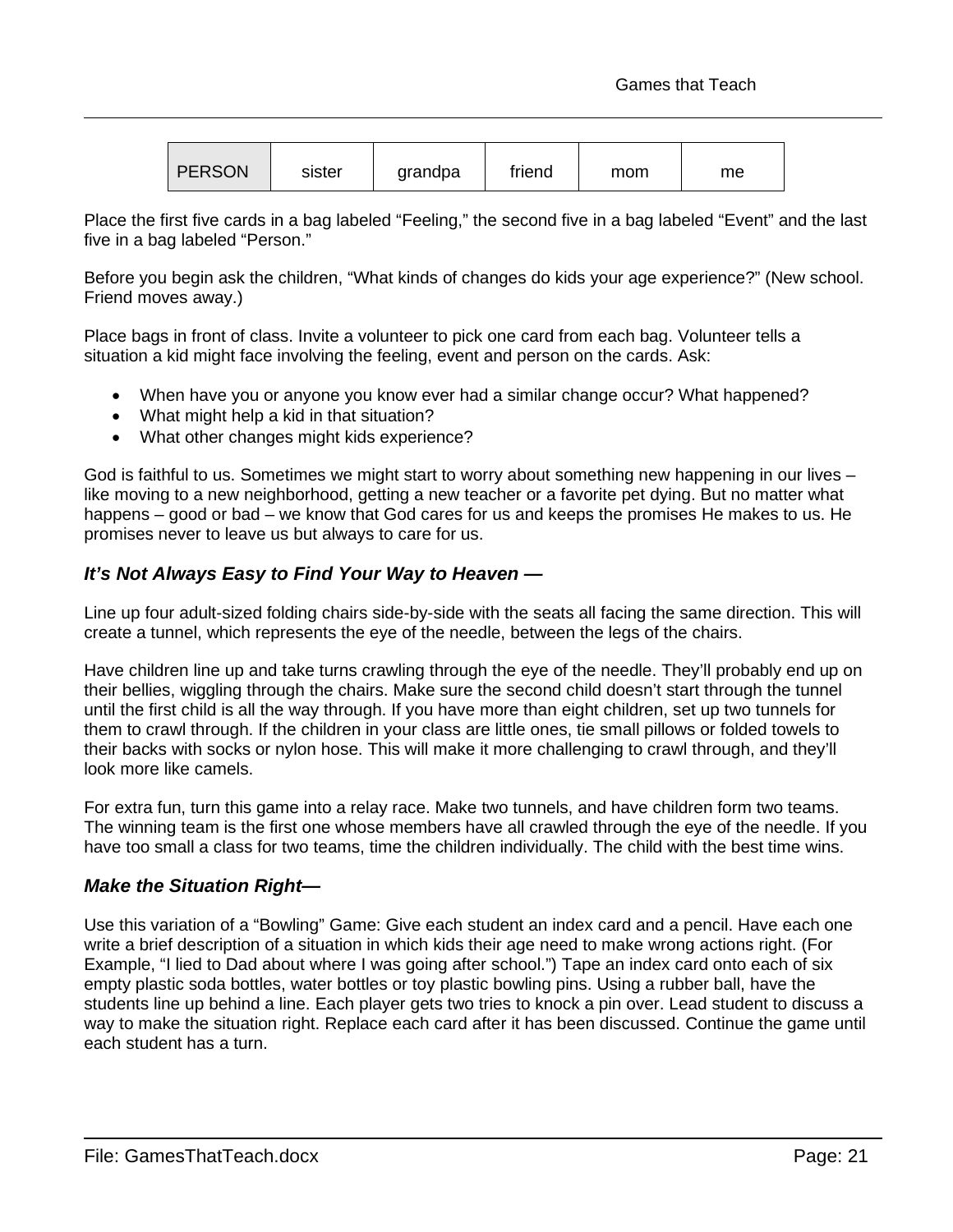# <span id="page-27-0"></span>*Mercy Shot —*

**Materials**: six to eight slips of paper, marker, paper bag, container (wastebasket or cardboard box) beanbag or Nerf ball.

**Preparation**: On three or four slips of paper, print the word "mercy." Place the slips of paper you wrote on, along with remaining blank slips of paper, in the paper bag.

**Procedure**: Students line up about 5 feet from container. Place paper bag and beanbag at the front of the line. First student in line faces away from the container and throws the beanbag backwards over his head, attempting to get the beanbag into the container. Student gives beanbag to next student in line and then goes to the end of the line. Each student in line takes a turn. When the first student is back at the front of the line, invite student to pick a paper from the bag. If the paper is blank, student attempts a backwards throw again. If the paper says "mercy" on it, student may stand about 1 foot from container

or face the container when tossing the beanbag or student may choose to give the mercy paper to another student.

**Response**: Ask the children how the game changed when you could pick a slip of paper? (It was a lot easier if you could take a mercy shot. You could take the mercy shot even if you didn't do anything to deserve that shot.)

# <span id="page-27-1"></span>*Opposition to the Faith game —*

**Materials**: You'll need several colors of sidewalk chalk, marbles, two basketballs, and Bibles.

**Preparation**: In you church parking lot, use the sidewalk chalk to draw two large targets with at least four rings. Make the targets 10 to 20 feet in diameter and label each bull's eye "Jerusalem." Then label each circle outside of Jerusalem with a point value, increasing as they go farther out (10 points between Jerusalem and the first ring, 20 points between the first and second rings, and so on).

**Procedure**: Form two teams and have them each stand near a target. Give each team a basketball and 20 marbles to place on its bull's eye. Team members will take turns throwing the basketball on Jerusalem, scattering the marbles throughout the target. After each turn, add points up based on where in the target the marbles have rolled. Then the marbles are gathered and returned to the center of the target for the next person to scatter.

Tell the kids that the object is to have as many marbles as possible land outside of Jerusalem. Add up the points for each person on a team. Marbles landing outside the target count for 50 points each. After tallying the scores, declare the winning team.

Next have kids each choose a partner from the opposing team to form pairs. Have one partner in each pair read aloud Acts 8:1-4 and the other summarize it in one sentence. Then ask:

- 1. How was the persecution of the early church like this game?
- 2. In what way did the persecution help to spread the news of Jesus to remote areas of the earth?
- 3. How do you think the early Christians felt about their persecution? Explain.
- 4. What can we learn about how God works from this example of the early church?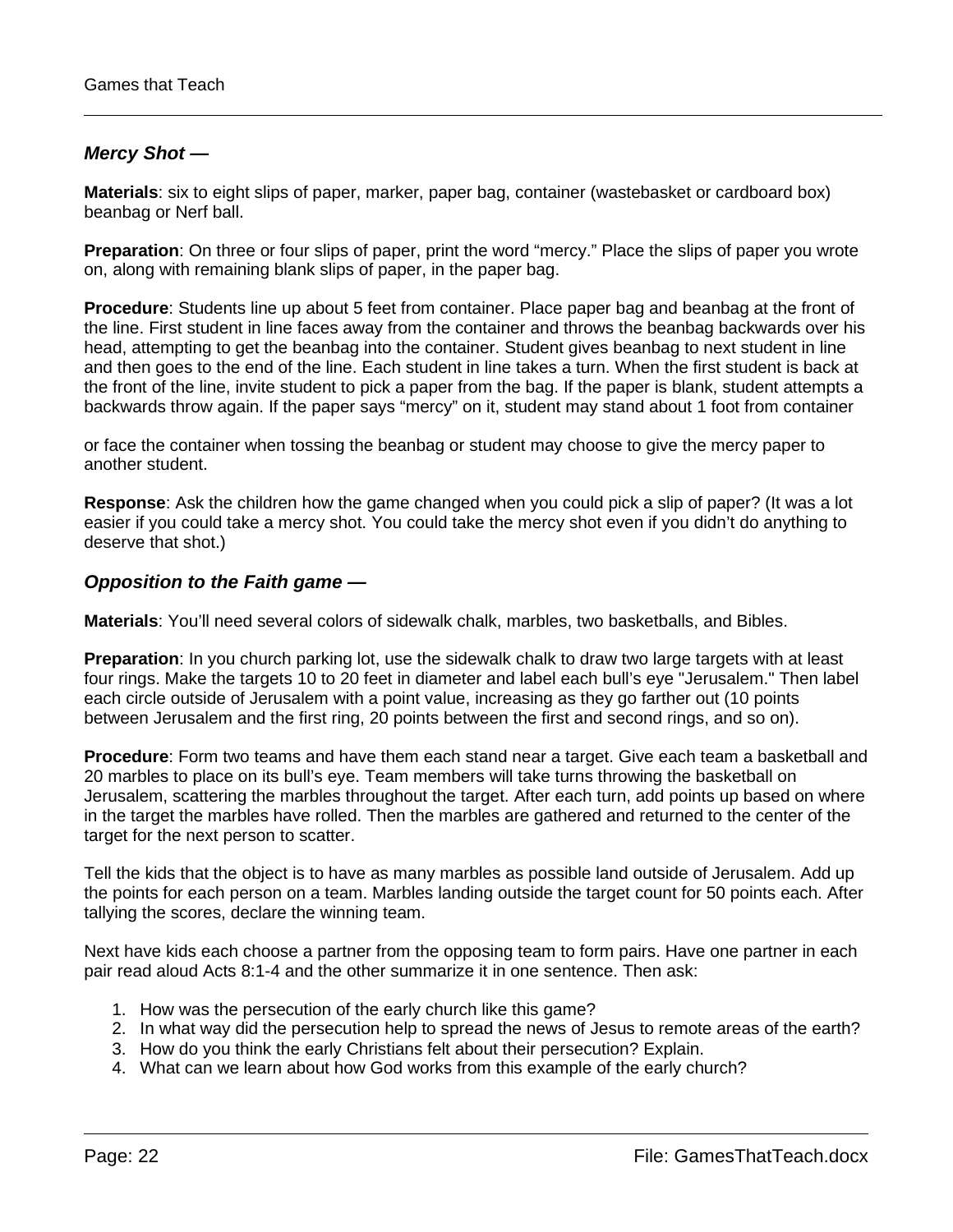# <span id="page-28-0"></span>*Promise Seekers —*

Play a game similar to Marco Polo, as follows:

- $\triangleright$  Choose and blindfold a child to be "It."
- $\triangleright$  At your signal, have other children walk around the room.
- > "It" calls out "God is faithful to..." and the children respond by saying their names. "It" follows the voices to try to tag someone.
- $\triangleright$  When "It" tags someone, the child tagged must do one of the following:
	- o Answer one of the discussion questions
	- o Read the Memory Verse aloud
	- o Describe a situation in which we need to trust in God's faithfulness
- $\triangleright$  The child who was tagged then becomes "It" and continues the game.

# <span id="page-28-1"></span>*Trust Walk —*

Set up a short obstacle course for children to go through, such as a chair to climb over, a table to climb under, a length of string to walk along, chairs, inner tubes, scraps of lumber, a clothesline, and anything else you have on hand. Say: "The obstacles in our obstacle course remind us of the troubles or difficulties we sometimes have at school or at home. When you run into trouble, remember that God will listen when you pray to him and He will always love you and care for you. You can have faith in Him." Have kids form pairs. Have one partner wear a blindfold as the other partner guides him or her through the obstacle course. Then have partners trade roles. Compare relying on partners to relying on God. Explain that because God is all-powerful, when we trust in Him we can always be strong and courageous.

# <span id="page-28-2"></span>*Sword Drills —*

Practice finding verses in the Old and New Testaments. Print references on flashcards. Hold up one flashcard at a time, and see who can find the book first. Start with children sitting down; first child who stands up is the winner. But be sure to congratulate each child as he finds it, and then have someone read the verse.